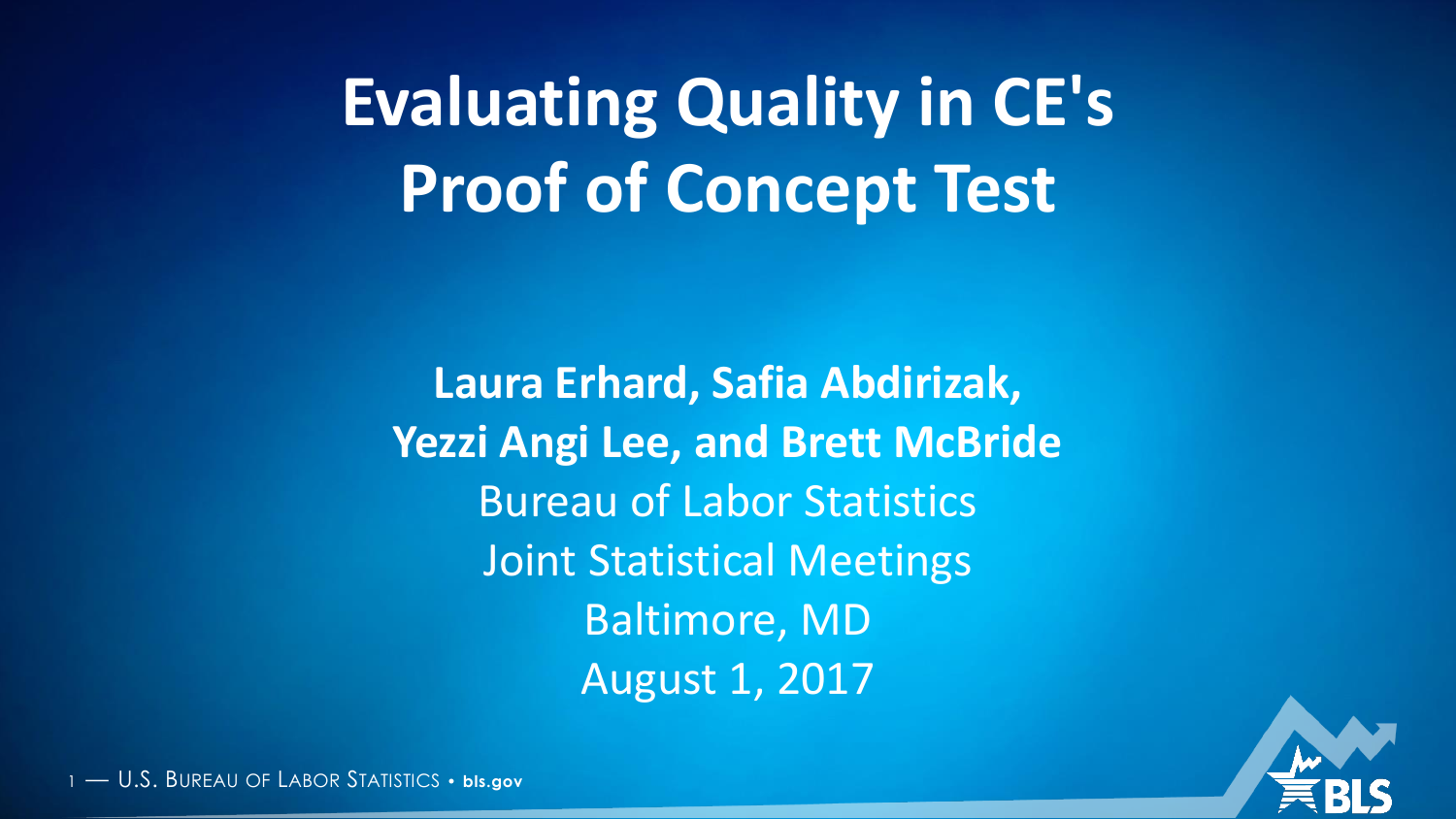# **Outline**

- Brief Background CE Redesign (Gemini Project)
- **Test Design**
- **High Level Results and Sample Analysis**
- **Data Quality** 
	- Recall and Records Interviews
	- **Diaries**
- The Good, the Bad, the Unknown...
- **Next Steps**

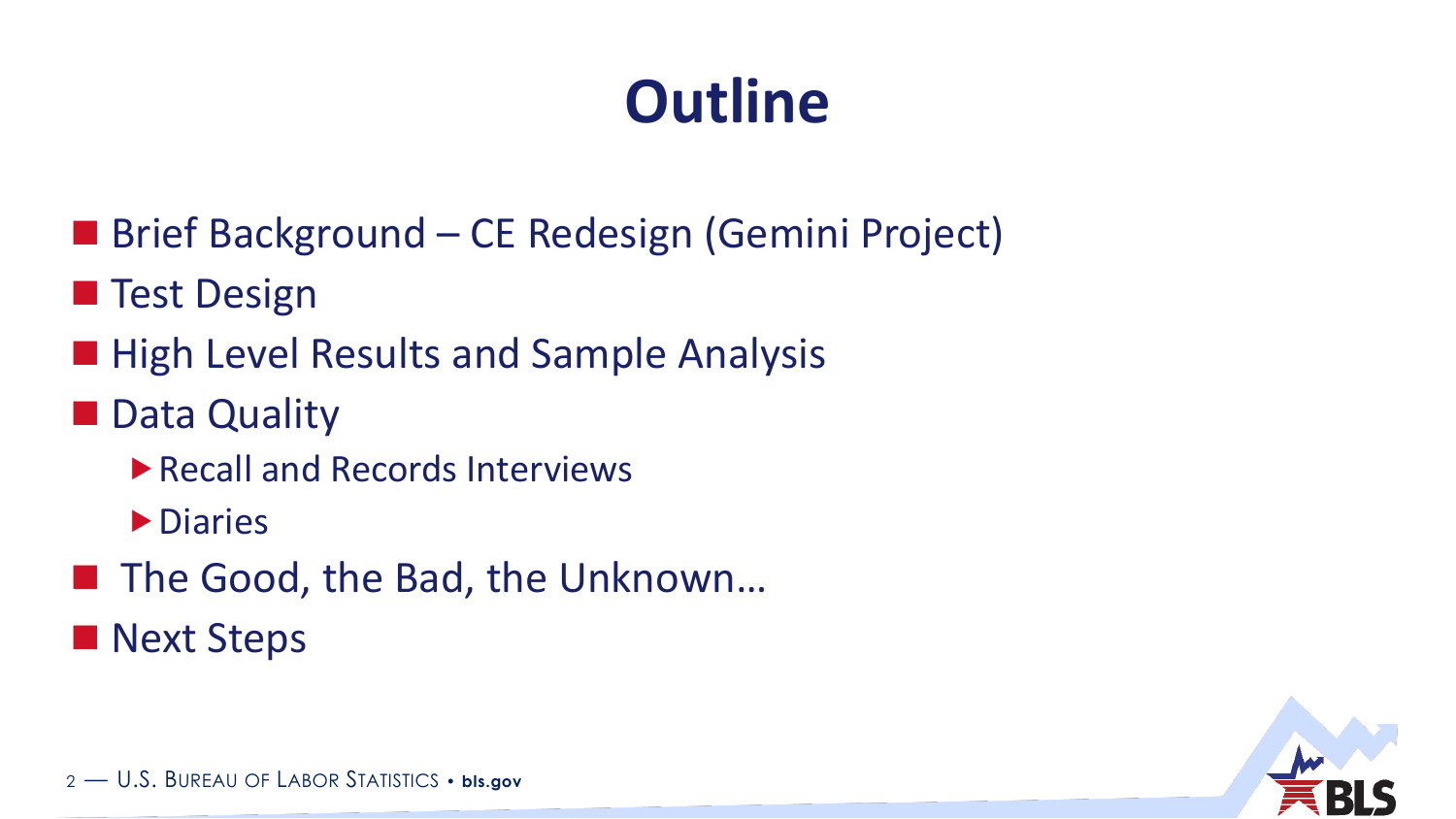### **What is the Gemini Project?**

"…aims to redesign the Consumer Expenditure (CE) survey to improve data quality through a verifiable reduction in measurement error—particularly error caused by underreporting."

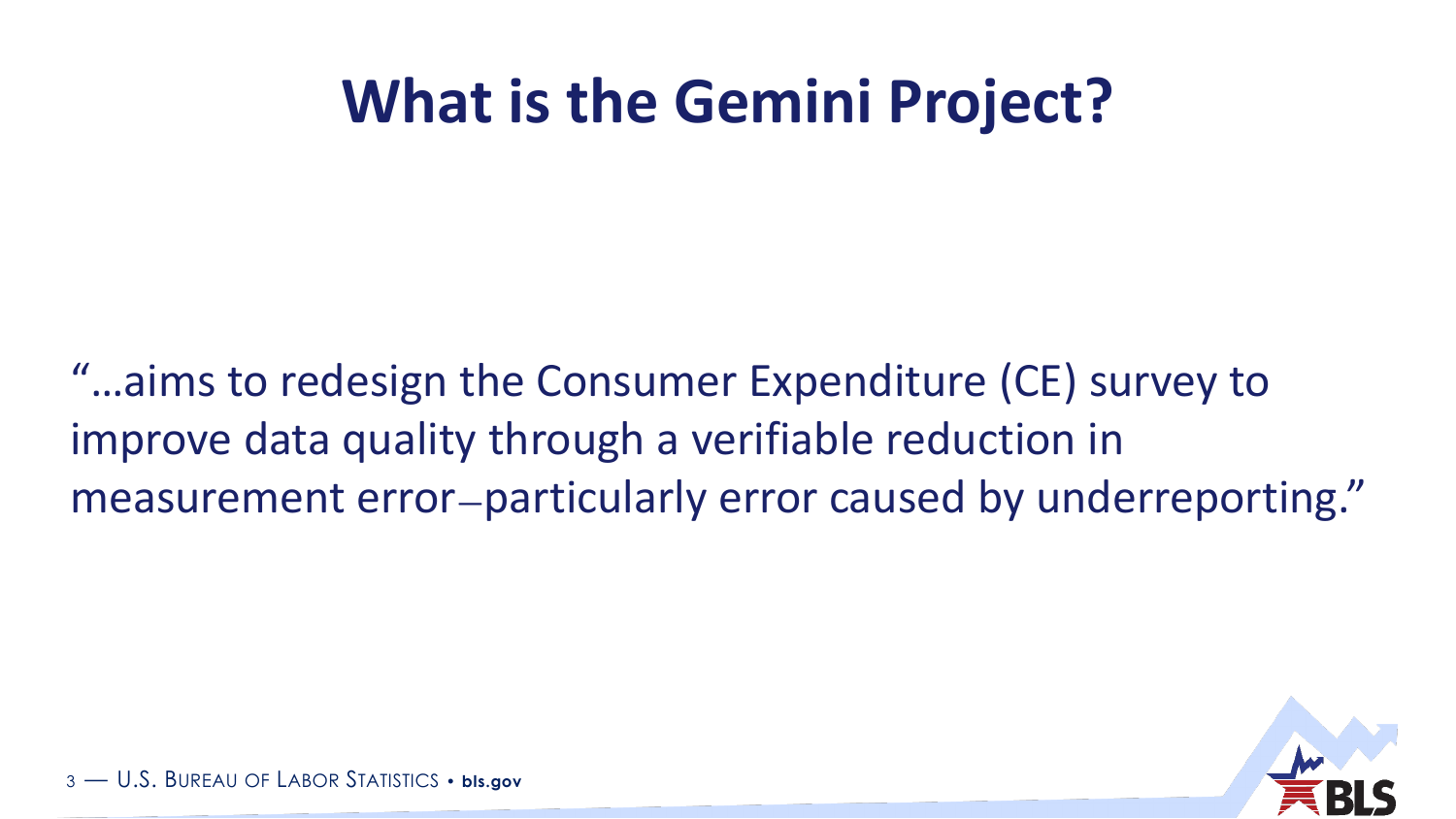### **What is the Gemini Project?**

"…aims to redesign the Consumer Expenditure (CE) survey to improve data quality through **a verifiable reduction in measurement error**—particularly error caused by underreporting."

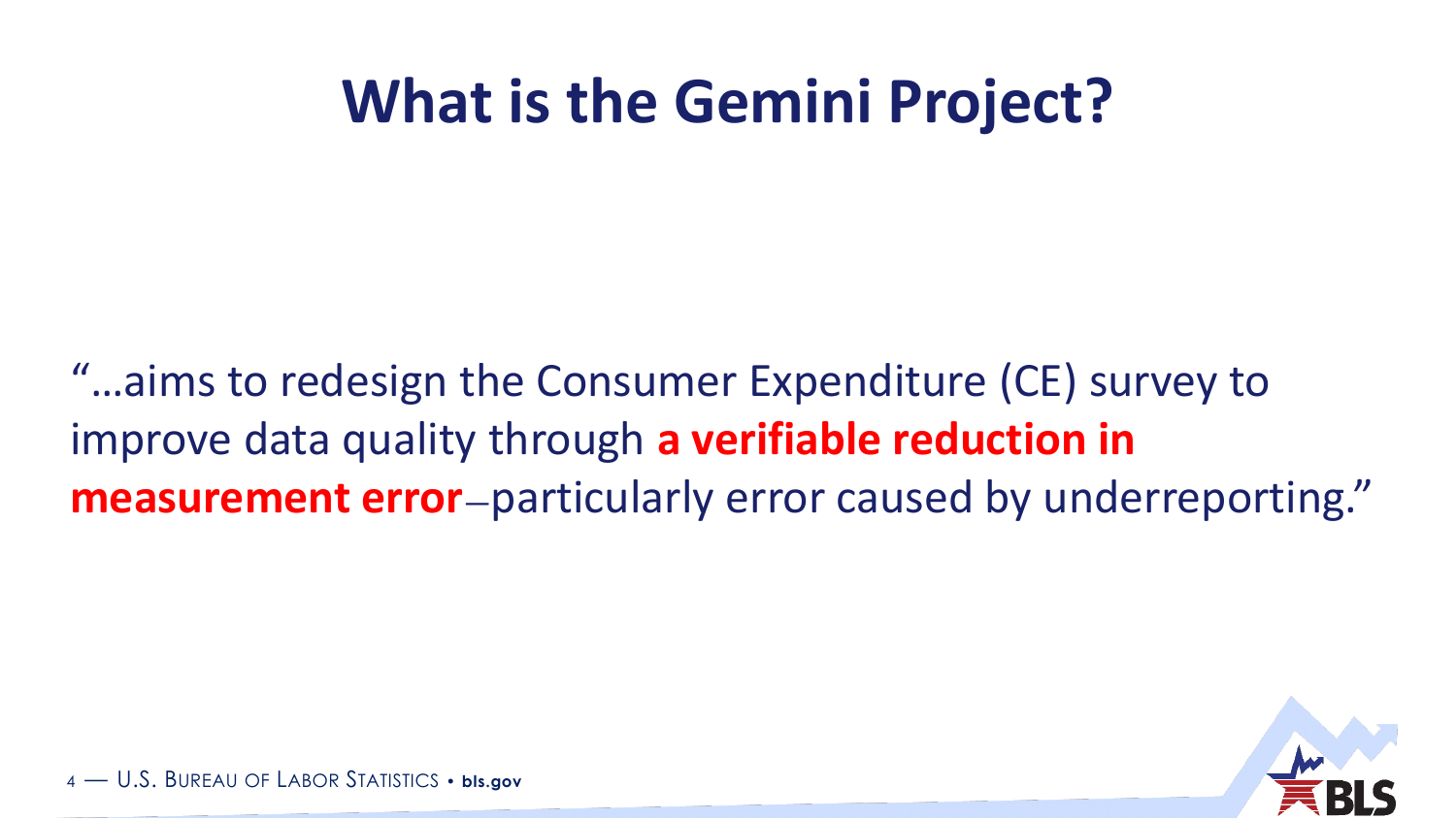## **Test Design**

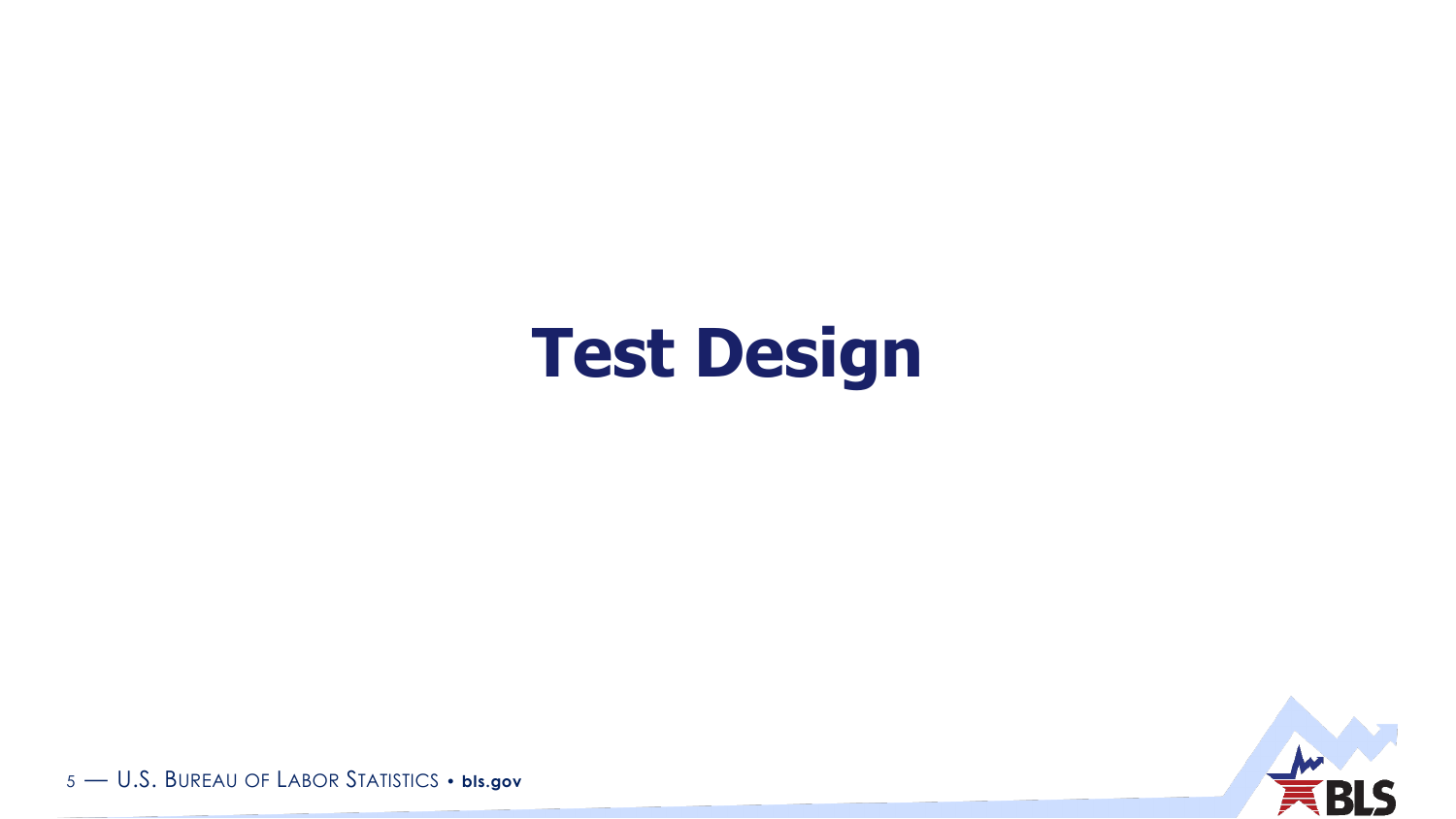# **Proof-of-Concept (POC) Test**

- $\blacksquare$  Fielded July 2015 Sep 2015
- Atlanta, Chicago, Denver, and New York Census Regional Offices
- **Ensure that the basic underlying structure** and components of the new design are feasible
- Designed to mirror the proposed design to the fullest extent possible



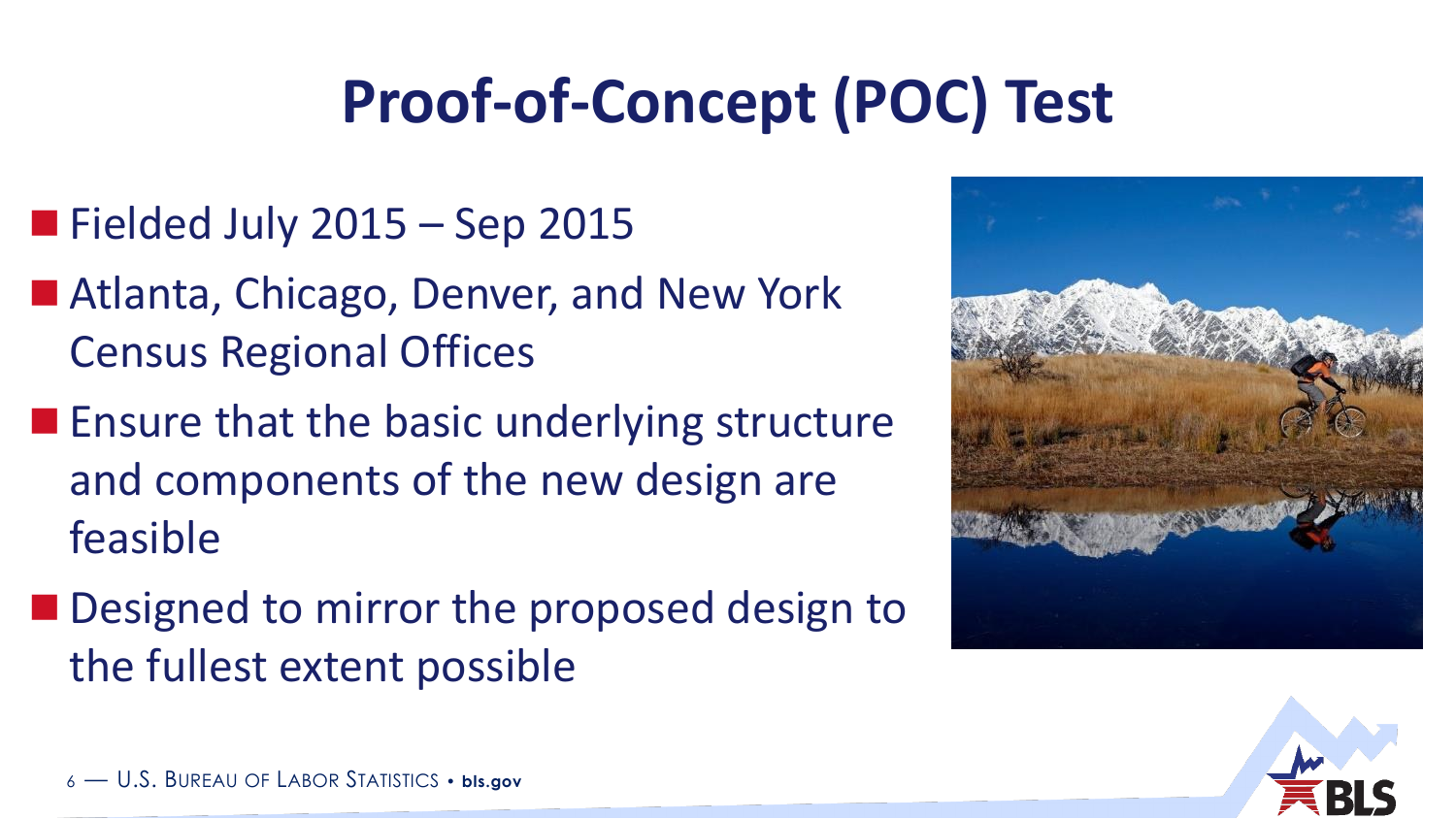### **Gemini Redesign Plan**

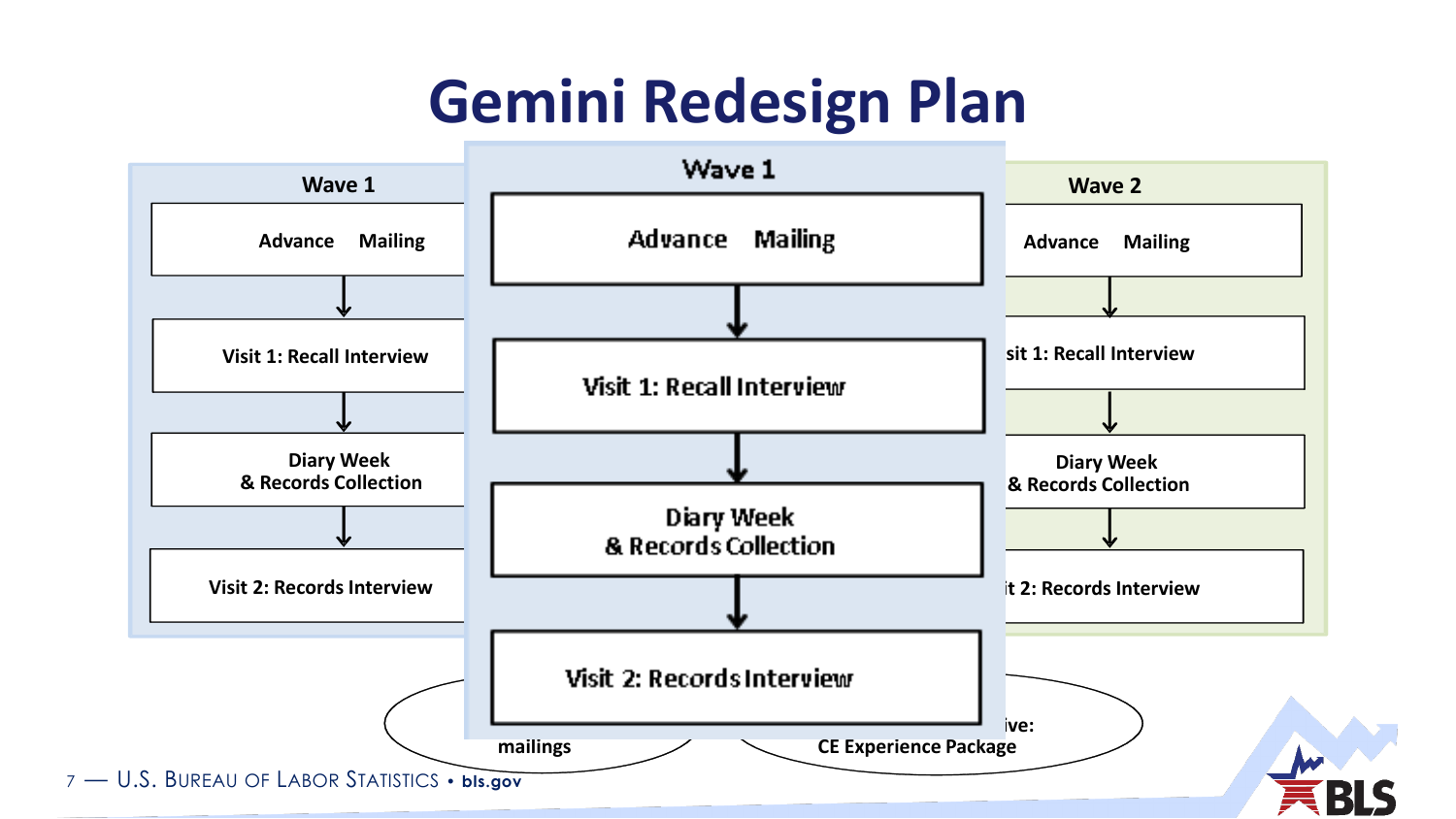# **High Level Results and Sample Analysis**

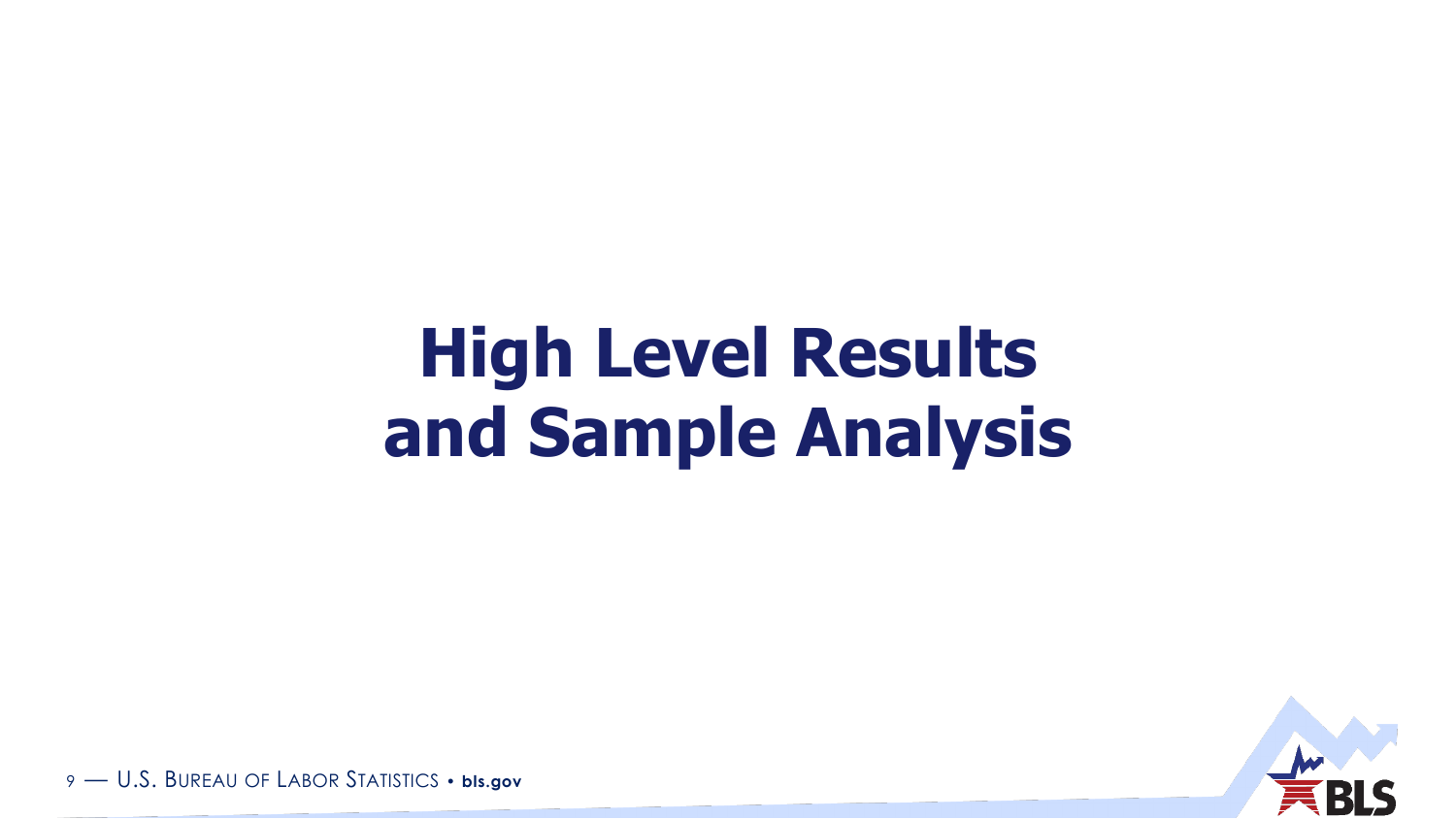# **Final Response**

|                           | N - complete | <b>Response</b><br>Rate (%) |
|---------------------------|--------------|-----------------------------|
| <b>Test</b>               | 520          | 49.8                        |
| Control – CEQ (All waves) | 1483         | 62.9                        |
| Control – CEQ (Wave 1)    | 365          | 64.4                        |
| <b>Control - Diary</b>    | 645          | 58.6                        |

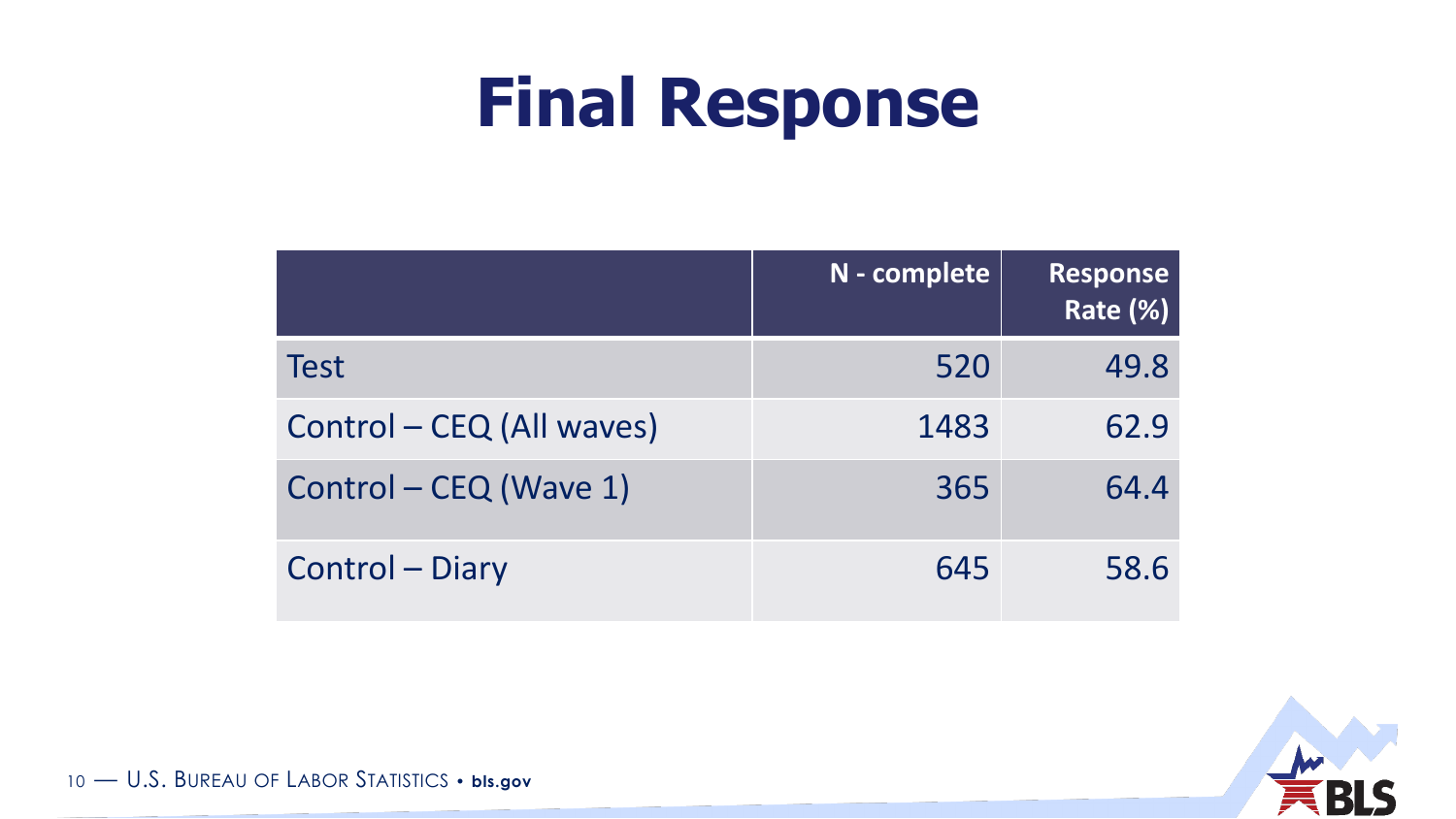|                                        | <b>Test</b> | <b>Control - CEQ</b> | <b>Control - Diary</b> |
|----------------------------------------|-------------|----------------------|------------------------|
|                                        | $(N=520)$   | $(N=1483)$           | $(N=315)$              |
| <b>Race of Respondent</b>              |             |                      |                        |
| White                                  | 82.5        | 79.2                 | 73.0                   |
| <b>Black</b>                           | 11.9        | 15.0                 | 12.1                   |
| Other                                  | 5.4         | 5.8                  | 5.7                    |
| <b>Hispanic Origin of Respondent</b>   | 10.8        | 12.1                 | 9.8                    |
| <b>Gender of Respondent</b>            |             |                      |                        |
| Female                                 | 54.8        | 54.2                 | 47.6                   |
| Male                                   | 45.0        | 45.9                 | 43.2                   |
| <b>Age of Respondent</b>               |             |                      |                        |
| Under 25 years                         | 6.7         | 5.0                  | 5.4                    |
| $25-34$ years                          | 16.4        | 17.1                 | 15.6                   |
| 35-49 years                            | 29.4        | 25.8                 | 22.9                   |
| 50-64 years                            | 26.4        | 18.8                 | 24.8                   |
| $11 - 0.5$ . BUREAU 65 years and older | 21.0        | 23.5                 | 22.2                   |

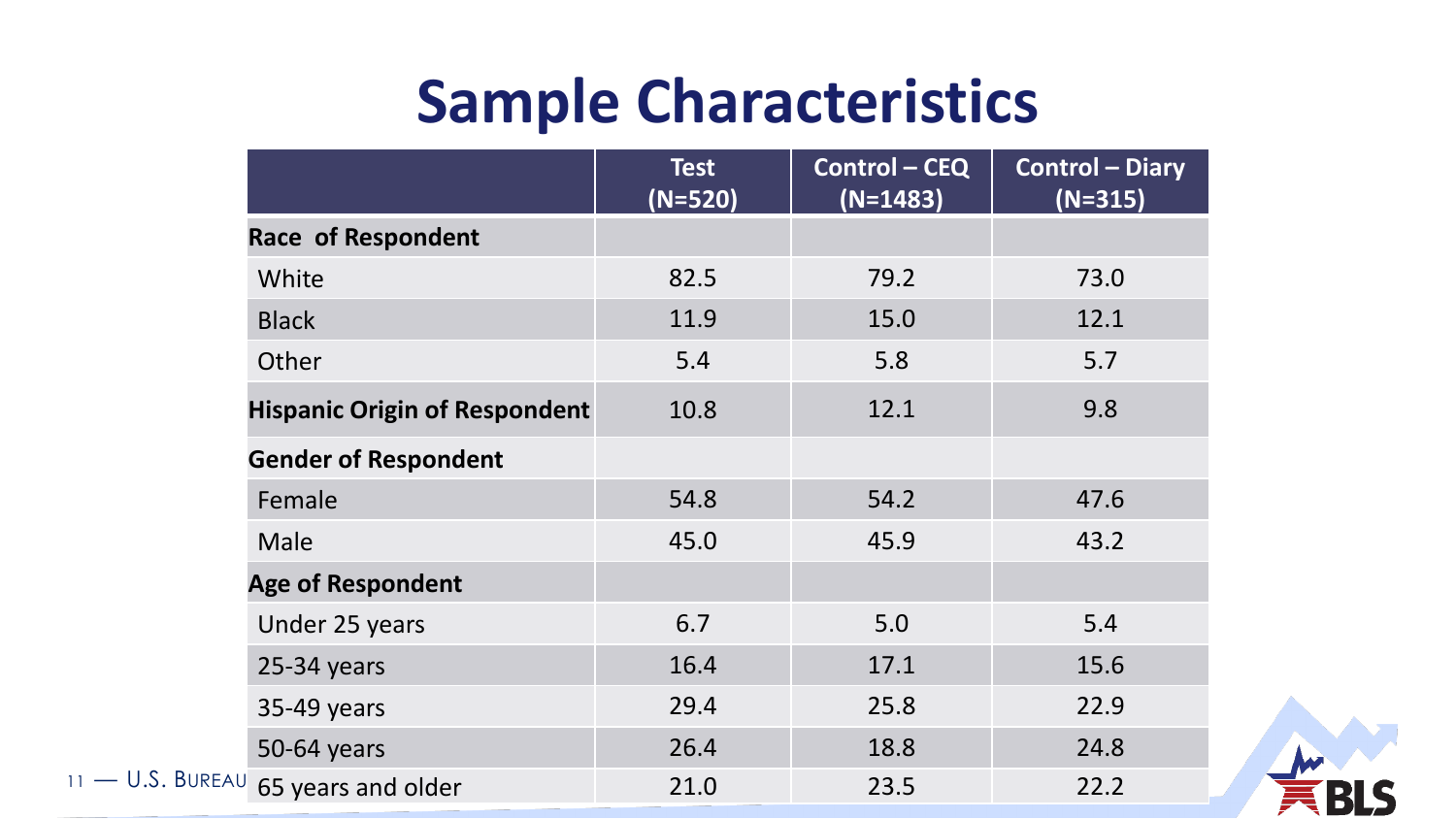|                          | <b>Test</b><br>$(N=520)$ | <b>Control-CEQ</b><br>$(N=1483)$ | <b>Control - Diary</b><br>$(N=315)$ |
|--------------------------|--------------------------|----------------------------------|-------------------------------------|
| <b>Education</b>         |                          |                                  |                                     |
| Less than high<br>school | 7.5                      | 8.3                              | 7.3                                 |
| High school grad         | 21.9                     | 21.0                             | 16.2                                |
| Some college             | 31.9                     | 29.8                             | 23.9                                |
| College grad             | 38.5                     | 40.9                             | 43.5                                |
| <b>Household Size</b>    |                          |                                  |                                     |
| Single person            | 30.4                     | 30.8                             | 34.9                                |
| $2 - 3$                  | 46.2                     | 47.9                             | 45.1                                |
| $4+$                     | 23.5                     | 21.3                             | 20.0                                |
| <b>Housing Tenure</b>    |                          |                                  |                                     |
| Renter                   | 41.0                     | 37.0                             | 36.8                                |
| Owner                    | 59.0                     | 63.0                             | 63.2                                |

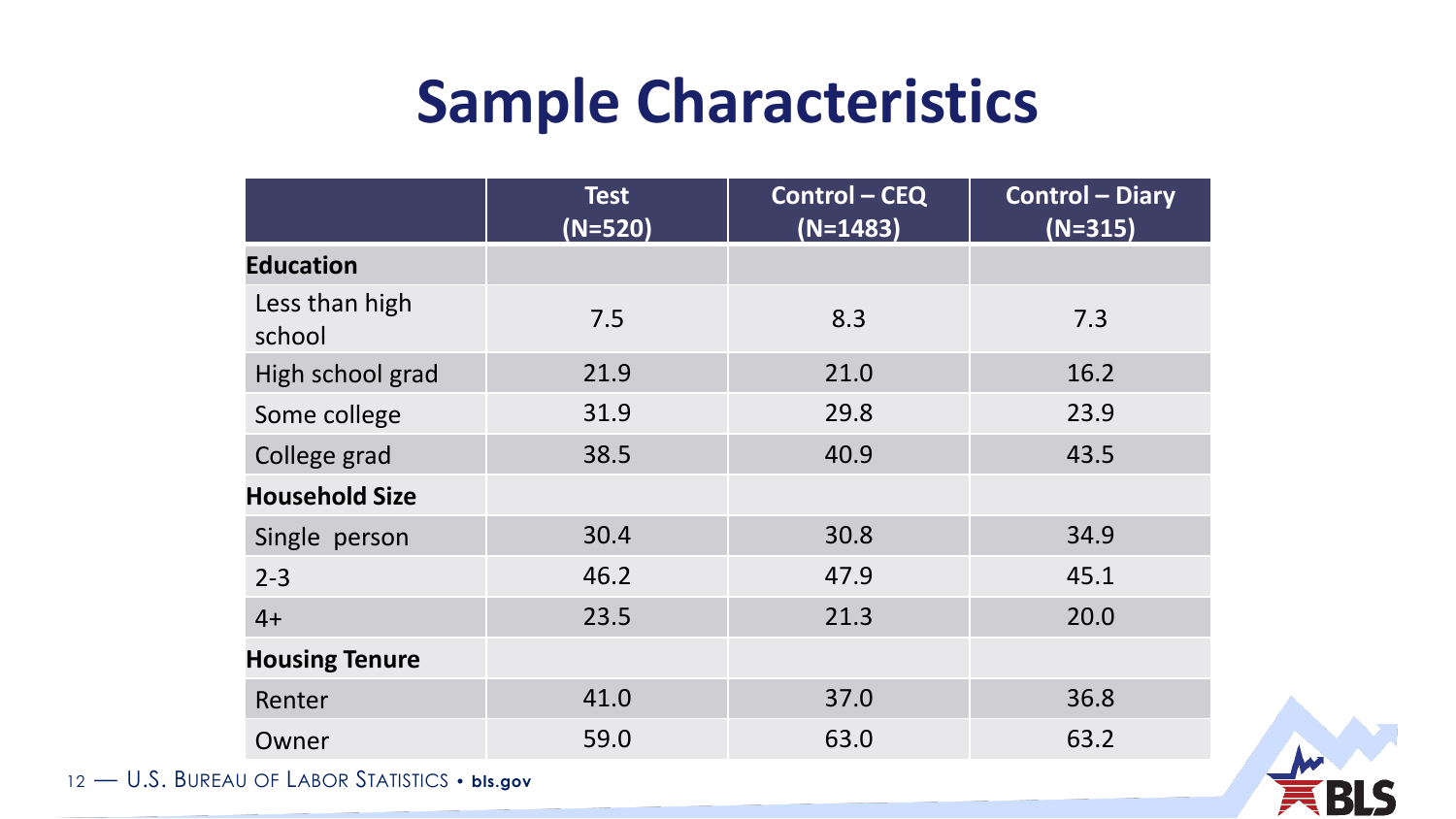|                          | <b>Test</b><br>$(N=520)$ | <b>Control - CEQ</b><br>$(N=1483)$ | <b>Control - Diary</b><br>$(N=315)$ |
|--------------------------|--------------------------|------------------------------------|-------------------------------------|
| <b>Education</b>         |                          |                                    |                                     |
| Less than high<br>school | 7.5                      | 8.3                                | 7.3                                 |
| High school grad         | 21.9                     | 21.0                               | 16.2                                |
| Some college             | 31.9                     | 29.8                               | 23.9                                |
| College grad             | 38.5                     | 40.9                               | 43.5                                |
| <b>Household Size</b>    |                          |                                    |                                     |
| Single person            | 30.4                     | 30.8                               | 34.9                                |
| $2 - 3$                  | 46.2                     | 47.9                               | 45.1                                |
| $4+$                     | 23.5                     | 21.3                               | 20.0                                |
| <b>Housing Tenure</b>    |                          |                                    |                                     |
| <b>Renter</b>            | 41.0                     | 37.0                               | 36.8                                |
| Owner                    | 59.0                     | 63.0                               | 63.2                                |

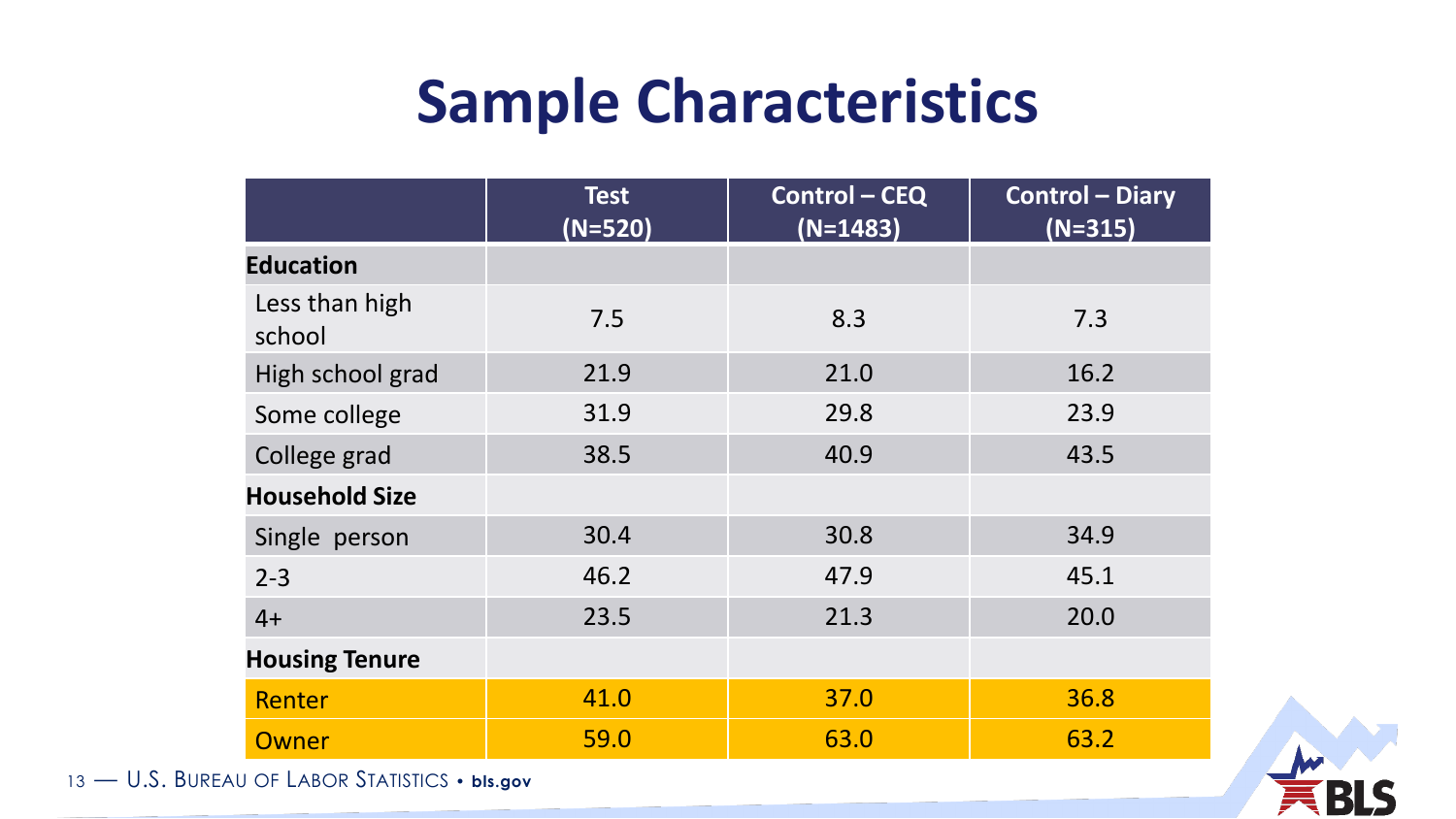| <b>Income</b> |      |                |               |
|---------------|------|----------------|---------------|
|               | N    | <b>Average</b> | <b>Median</b> |
| Test          | 520  | \$71,526       | \$45,404      |
| Control-CEQ   | 1483 | \$66,666       | \$43,459      |
| Control-CED   | 283  | \$74,057       | \$50,000      |

No significant differences.

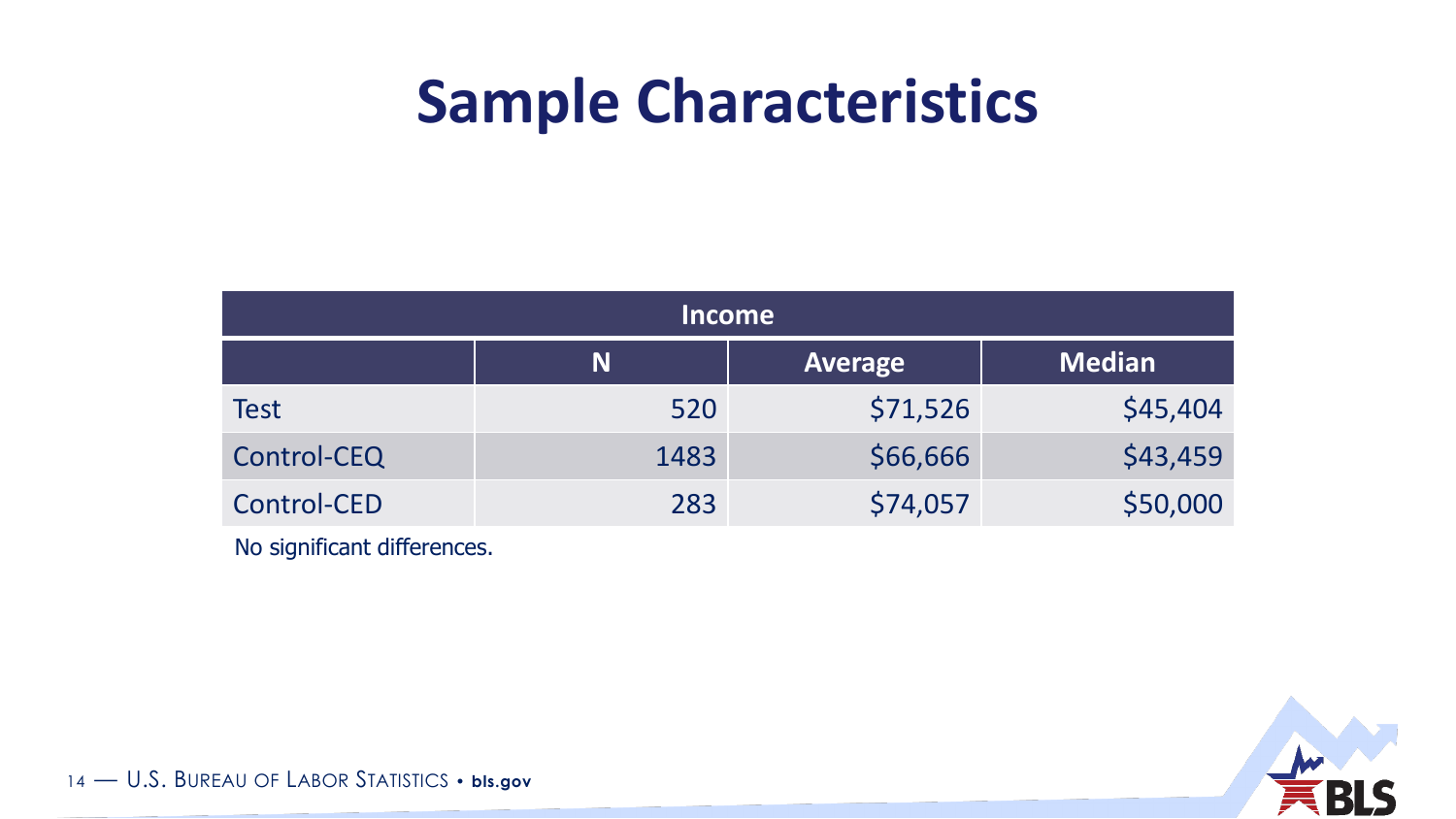# **Data Quality – Recall and Records Interviews**

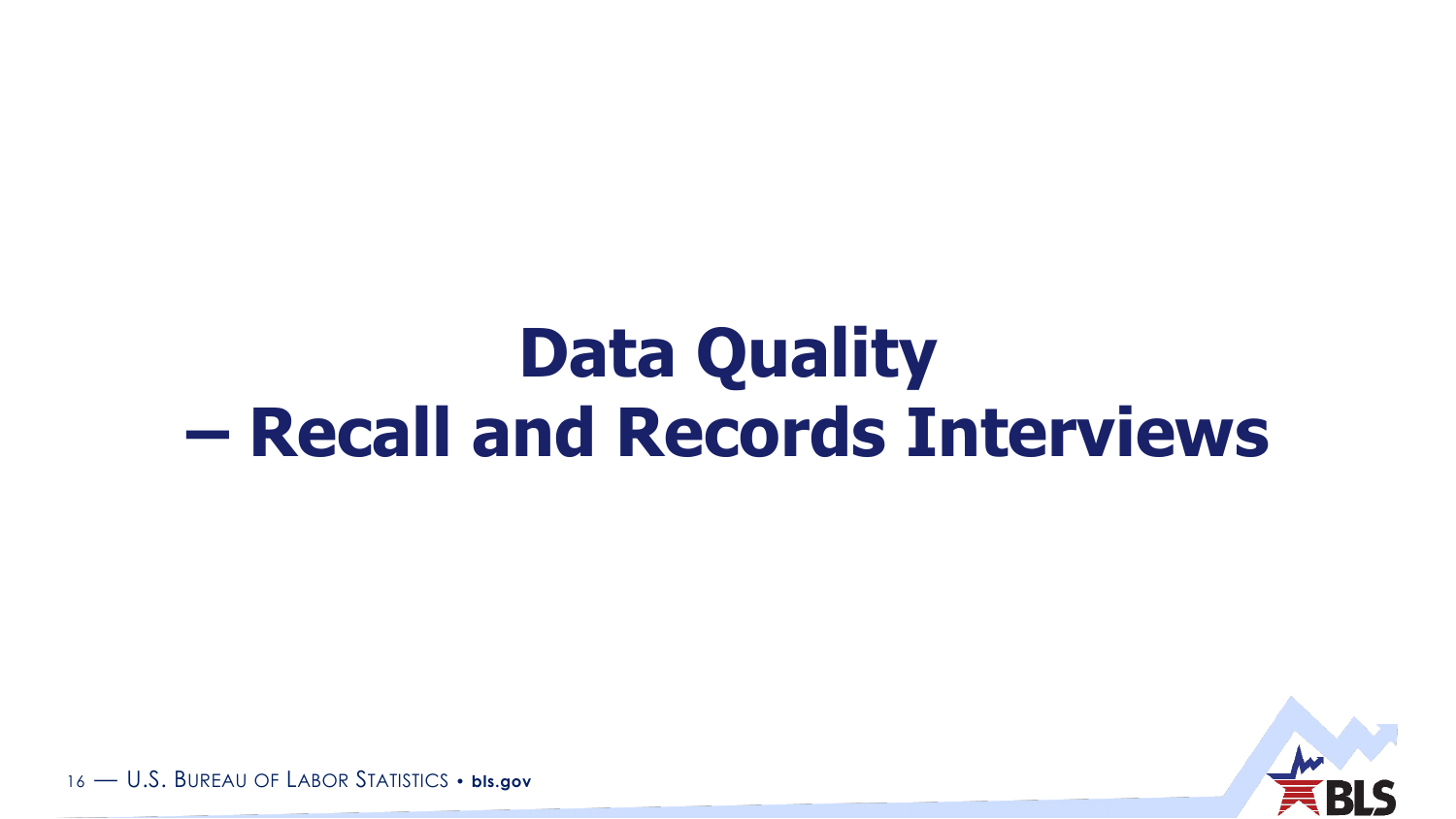### **Total Expenditures – Records and Recall**

|             | N    | Average  | <b>Median</b> |
|-------------|------|----------|---------------|
| <b>Test</b> | 520  | \$10,784 | \$7,457       |
| Control-CEQ | 1483 | \$10,157 | \$7,334       |

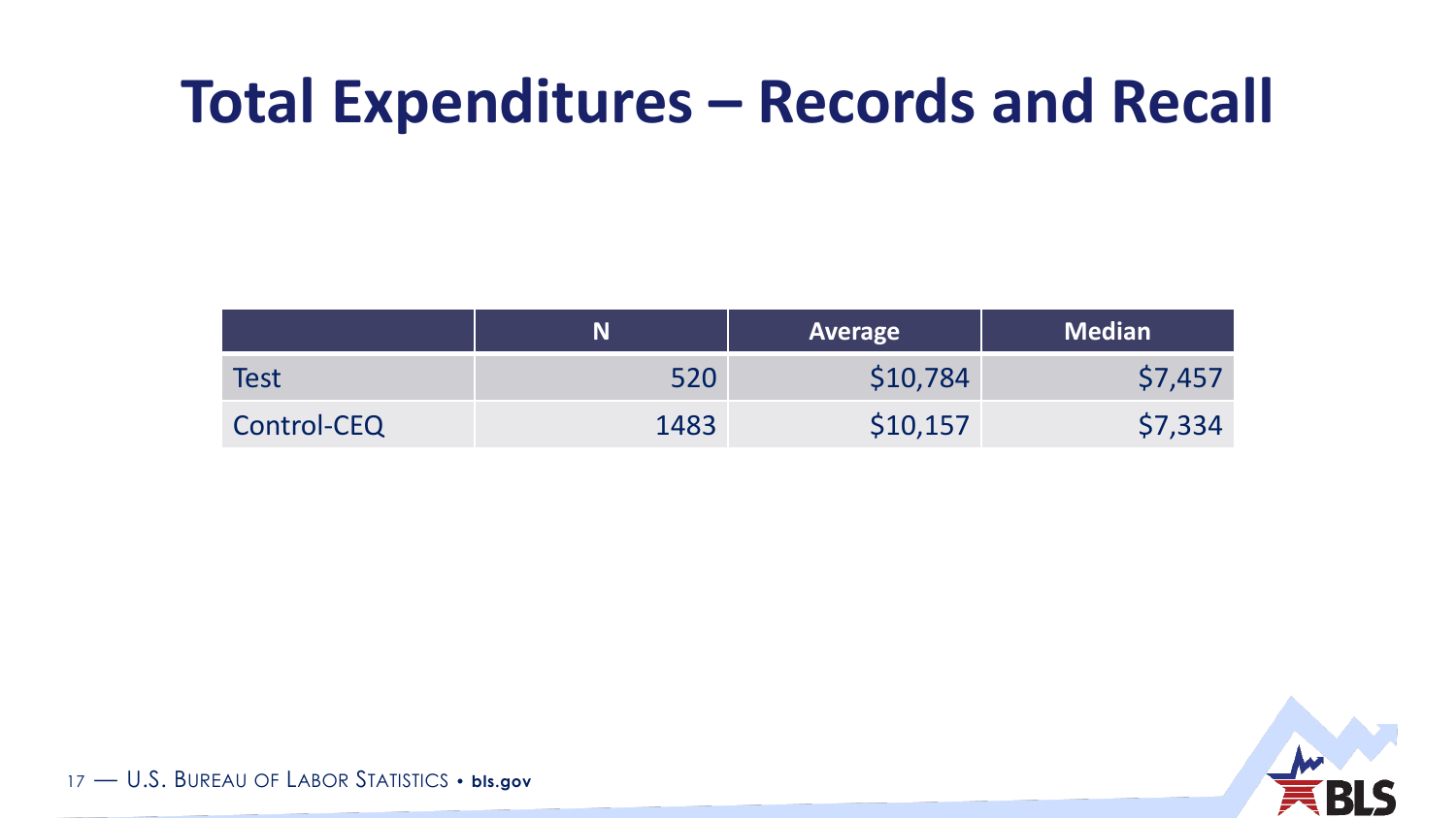### **Model of log (interview expenditure totals) by sample condition and associated covariates (n=1,997)**

|                          | <b>Coefficient</b> | <b>Standard Error</b> |
|--------------------------|--------------------|-----------------------|
| Intercept                | 8.035              | (0.082)               |
| Income                   | $0.391***$         | (0.018)               |
| Multi-member CU          | $0.343***$         | (0.038)               |
| Homeowner                | $0.133***$         | (0.036)               |
| POC CU                   | $-0.036$           | (0.040)               |
| <b>Education Level</b>   | $0.150***$         | (0.017)               |
| Race of Respondent       | $-0.186***$        | (0.041)               |
| At Least Some Record Use | $0.146***$         | (0.036)               |
| <b>All Valid Blanks</b>  | $-0.779***$        | (0.076)               |
|                          |                    |                       |
| Model $R^2$              | 0.454              |                       |

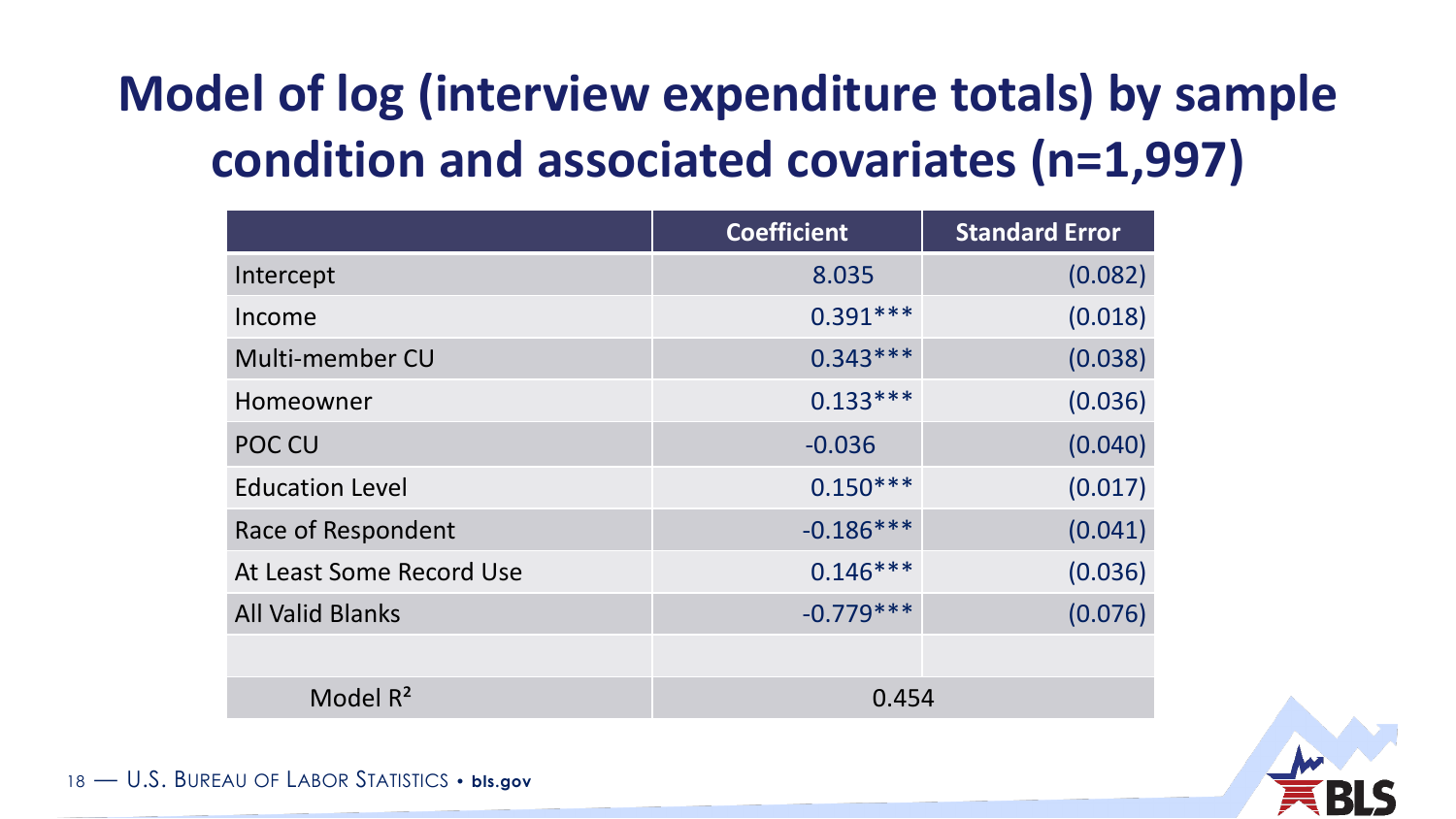### **Visit 1 - Recall Expenditures**



Highlighted labels indicate significant difference between the test and control using a Wilcoxon-Z test statistic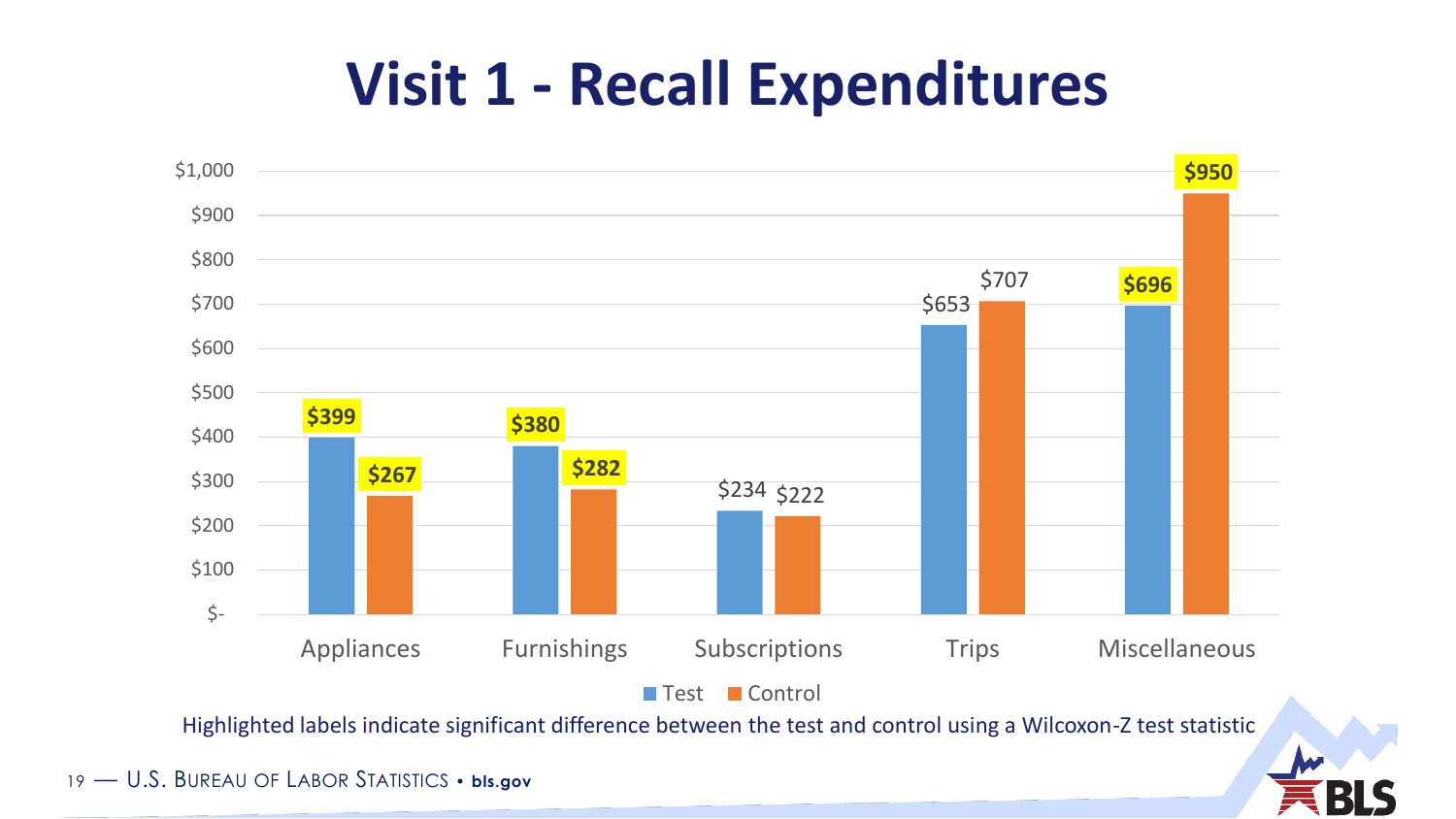### **Visit 2 - Records Expenditures**



Test Control

Highlighted labels indicate significant difference between the test and control using a Wilcoxon-Z test statistic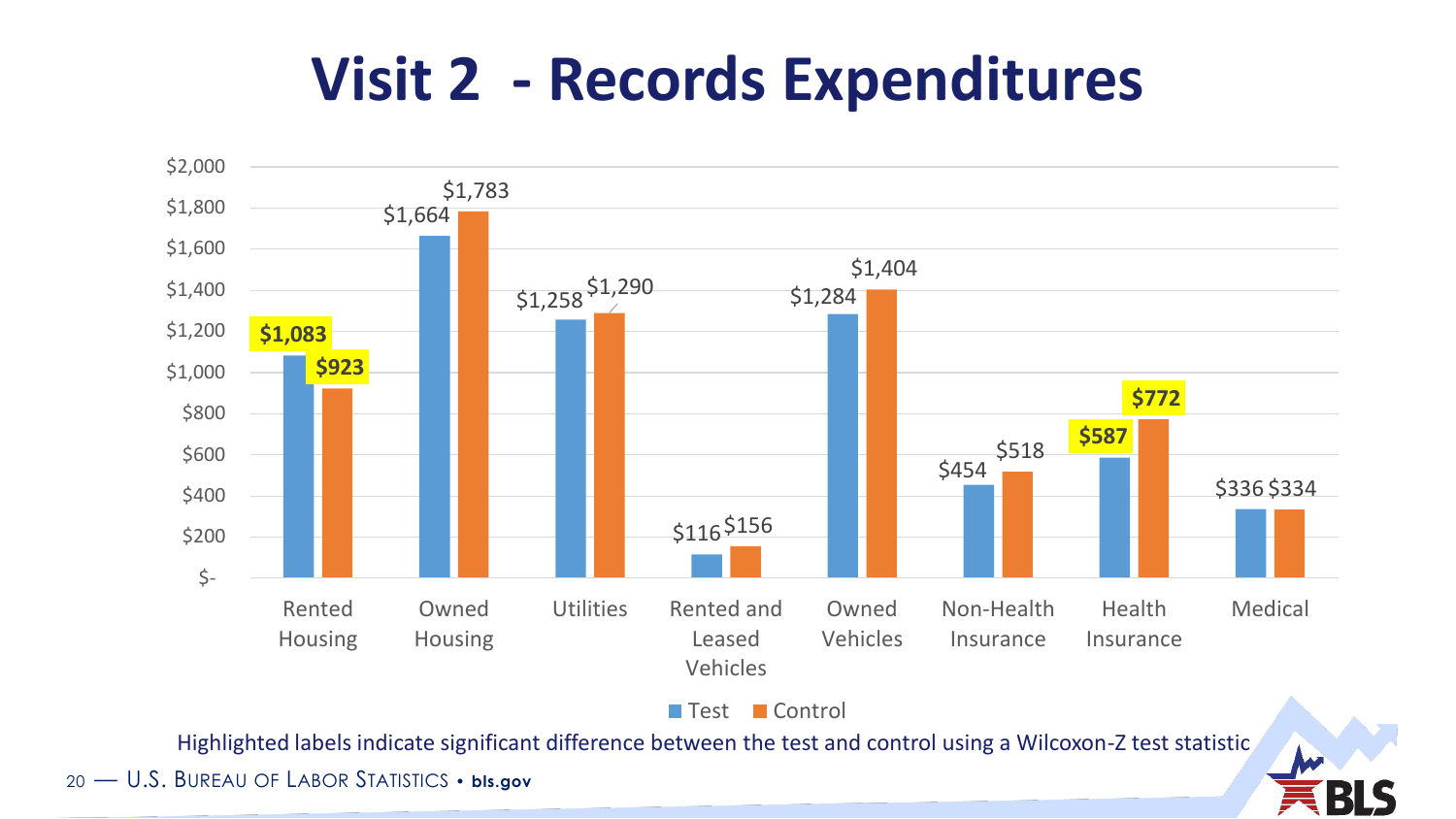#### **Distribution of Number of Don't Knows for Expenditures**



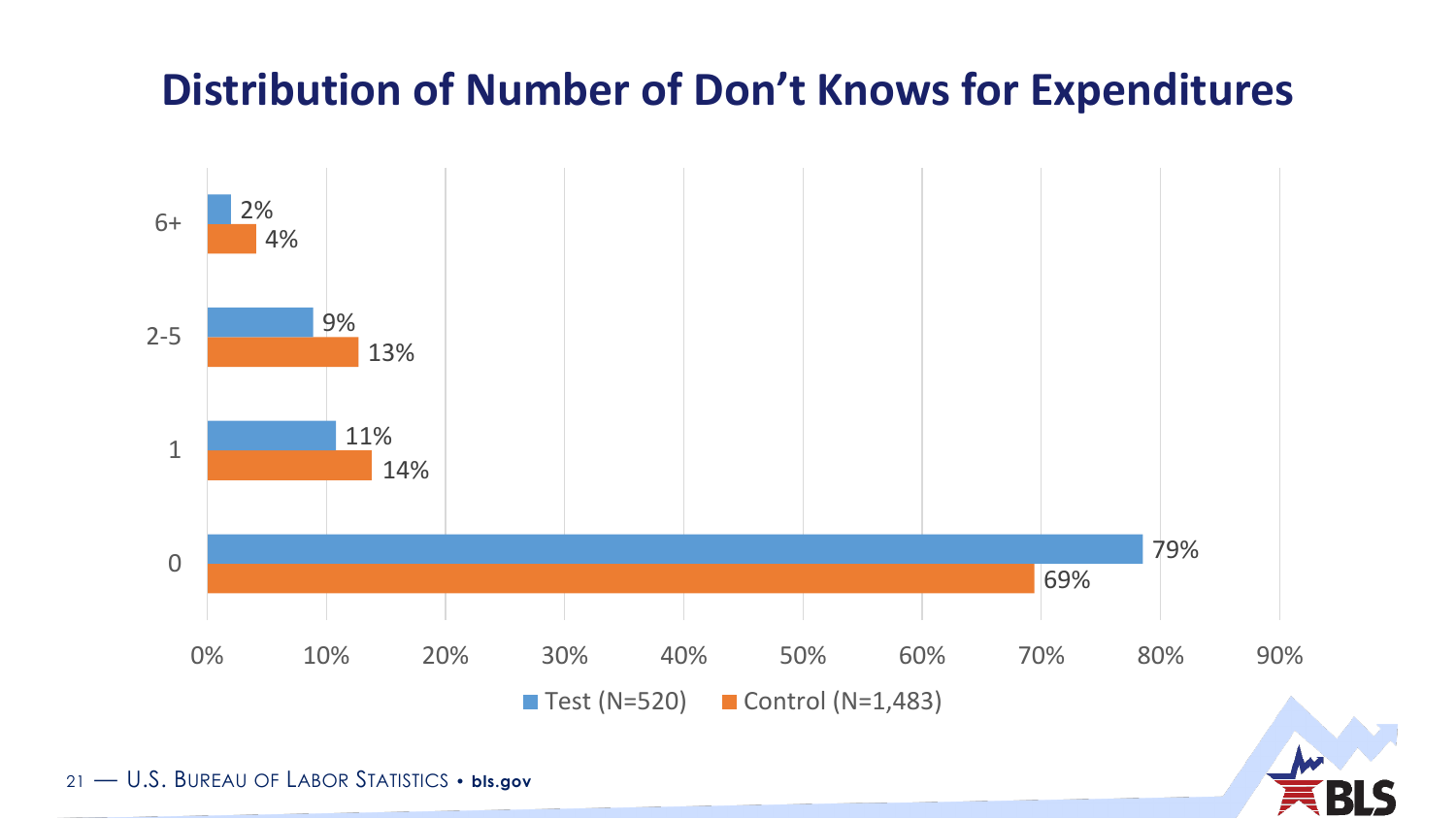## **Percent missing income for top five sources**



 $\cdot \cdot$  The asterix indicates that all members of the CU reported a missing value \* The data label includes total number reported and percent missing

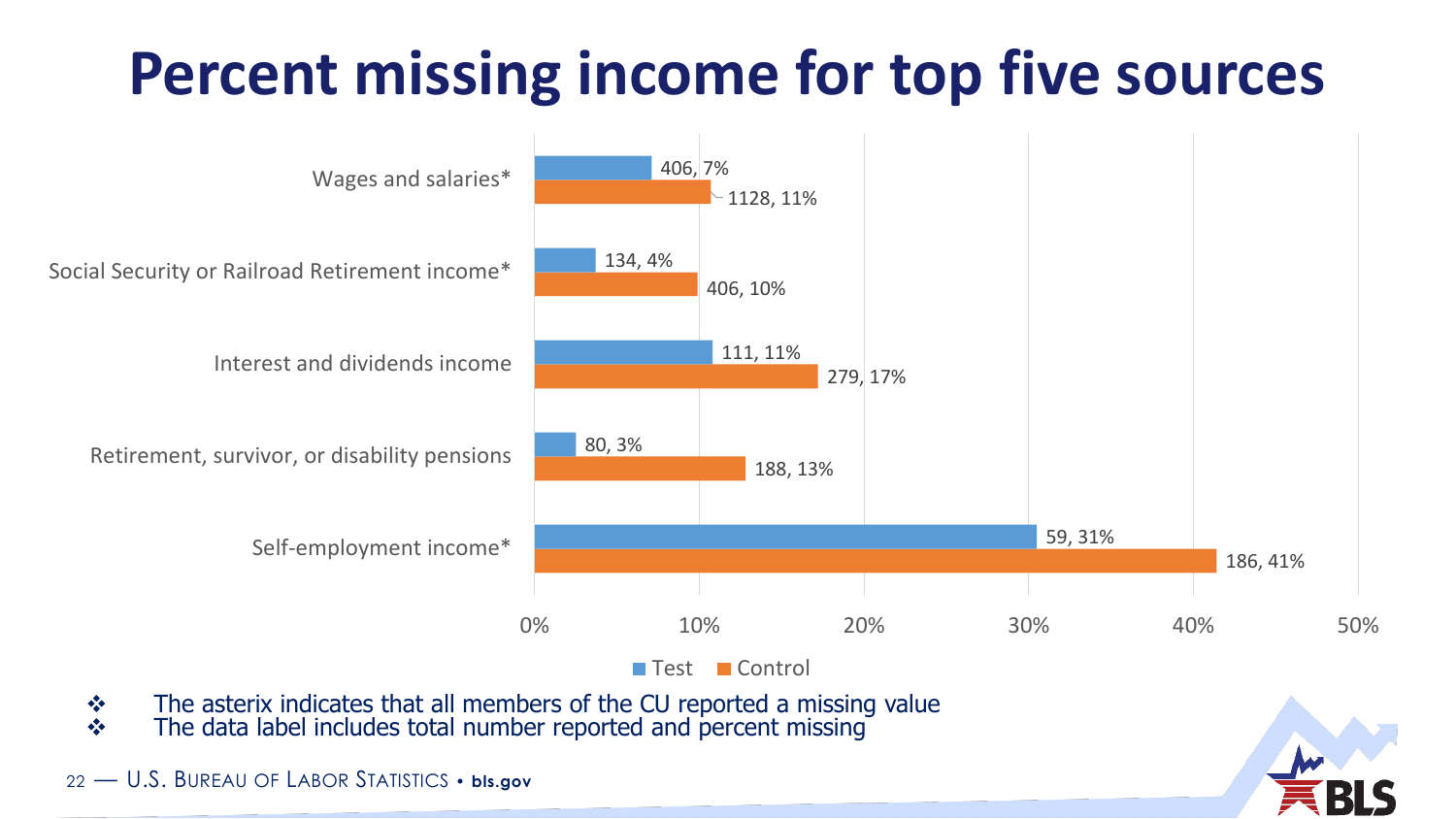#### **HH Average Percent of Rounded Expenditure Responses**



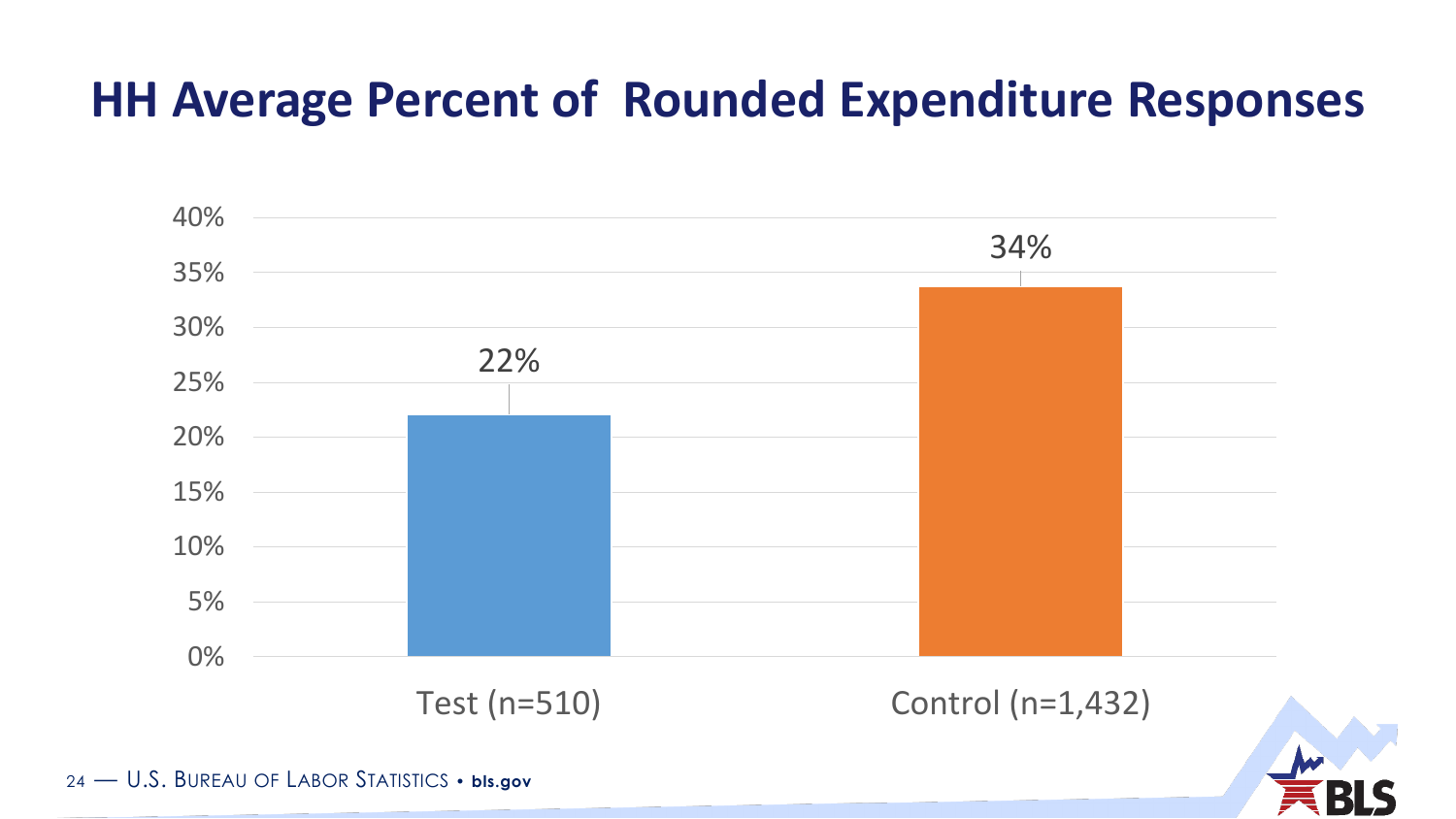#### **HH Average Percent of Rounded Expenditure Responses by Question**



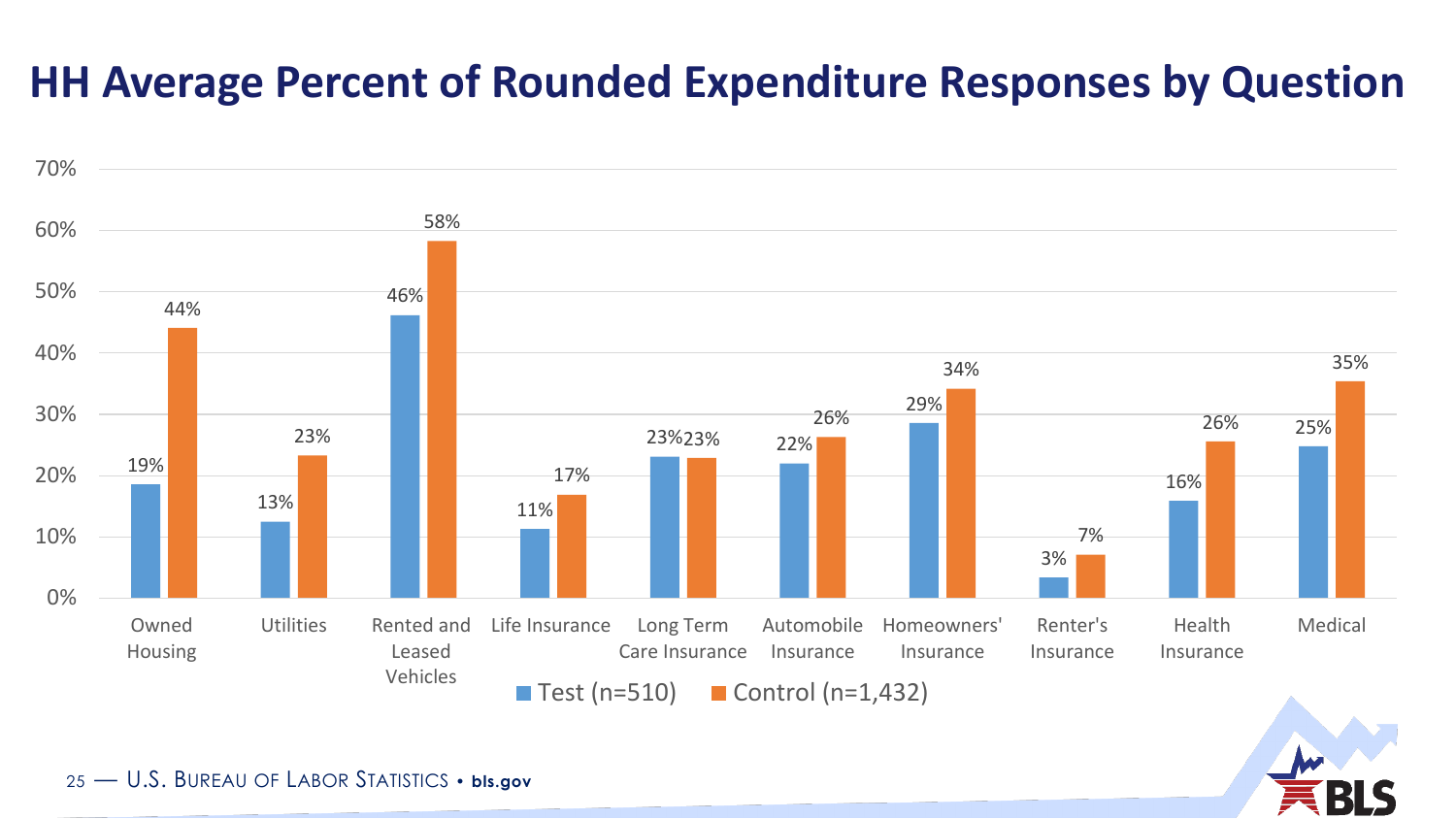### **Data Quality - Diaries**

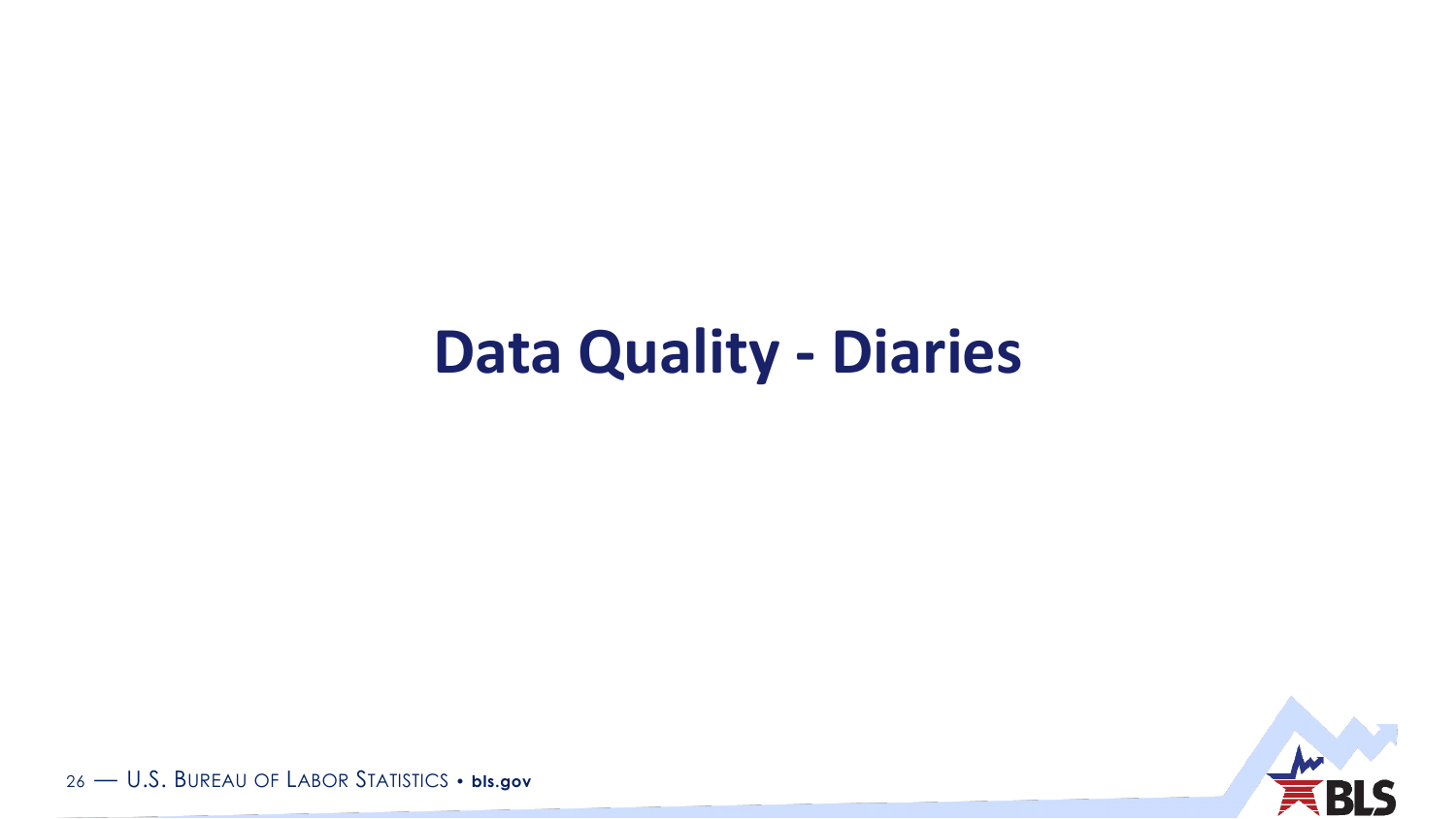### **Extent of Total Recall**



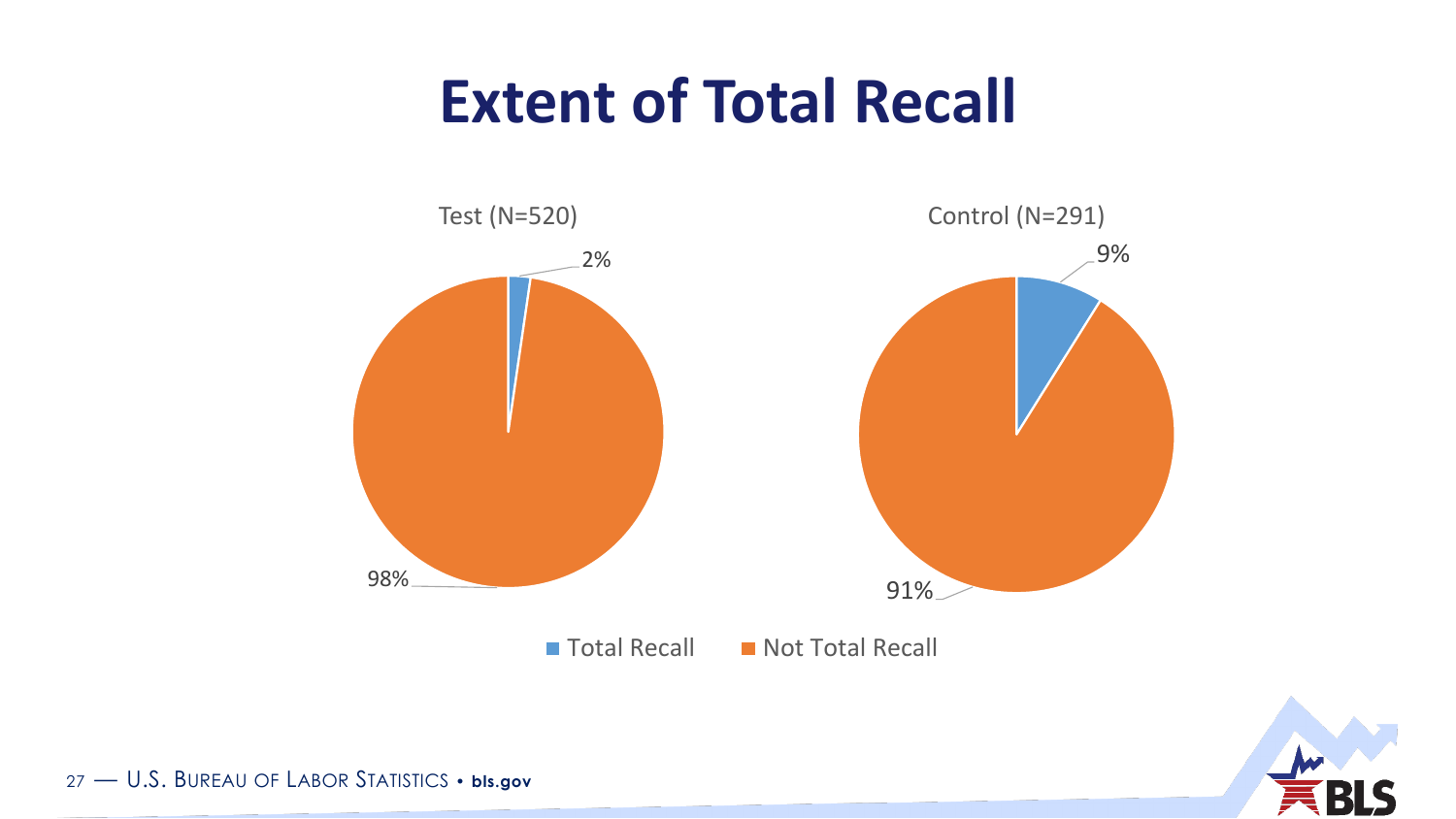### **Number of HH Diary Entries**



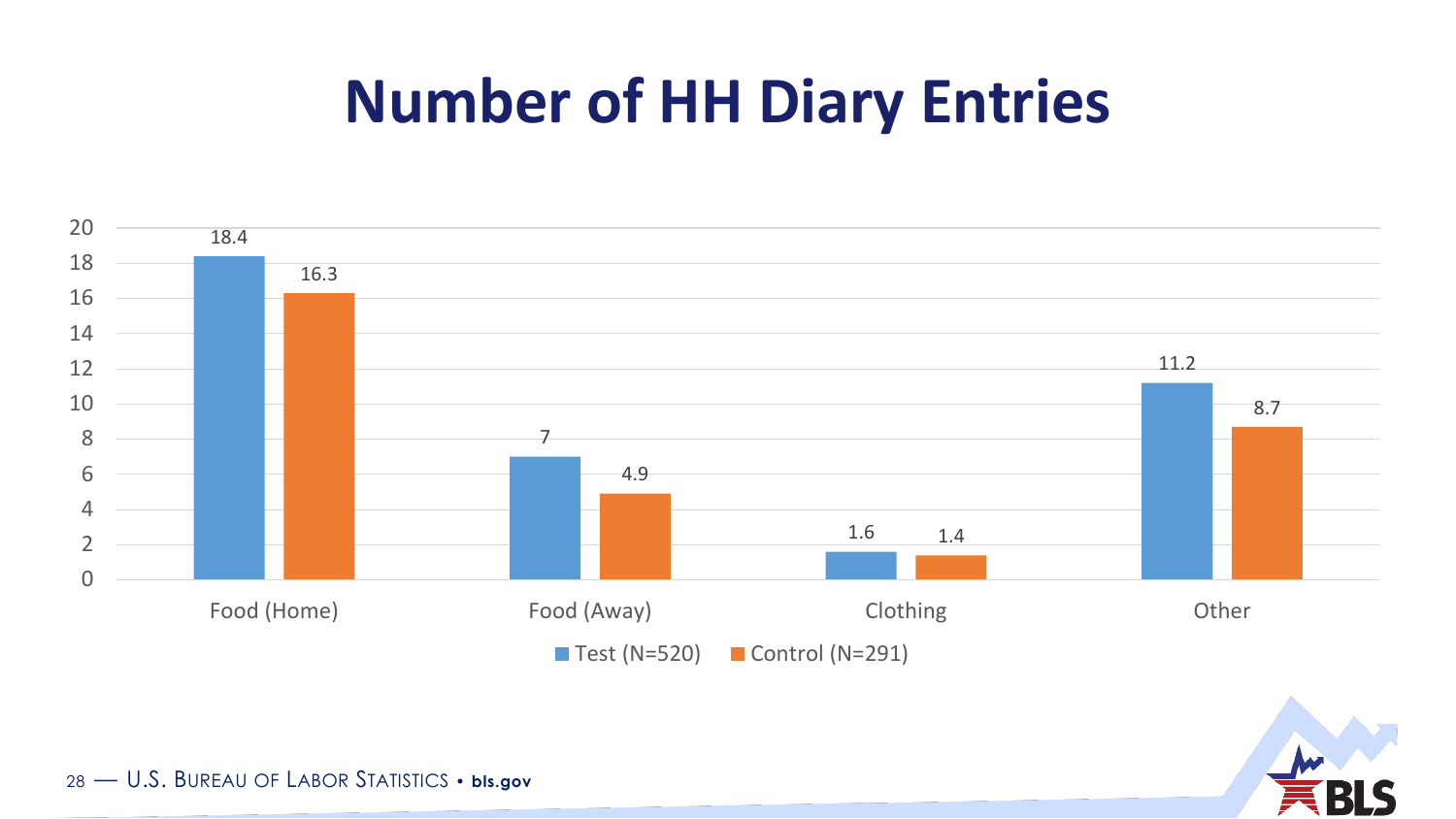### **Diary Expenditures**



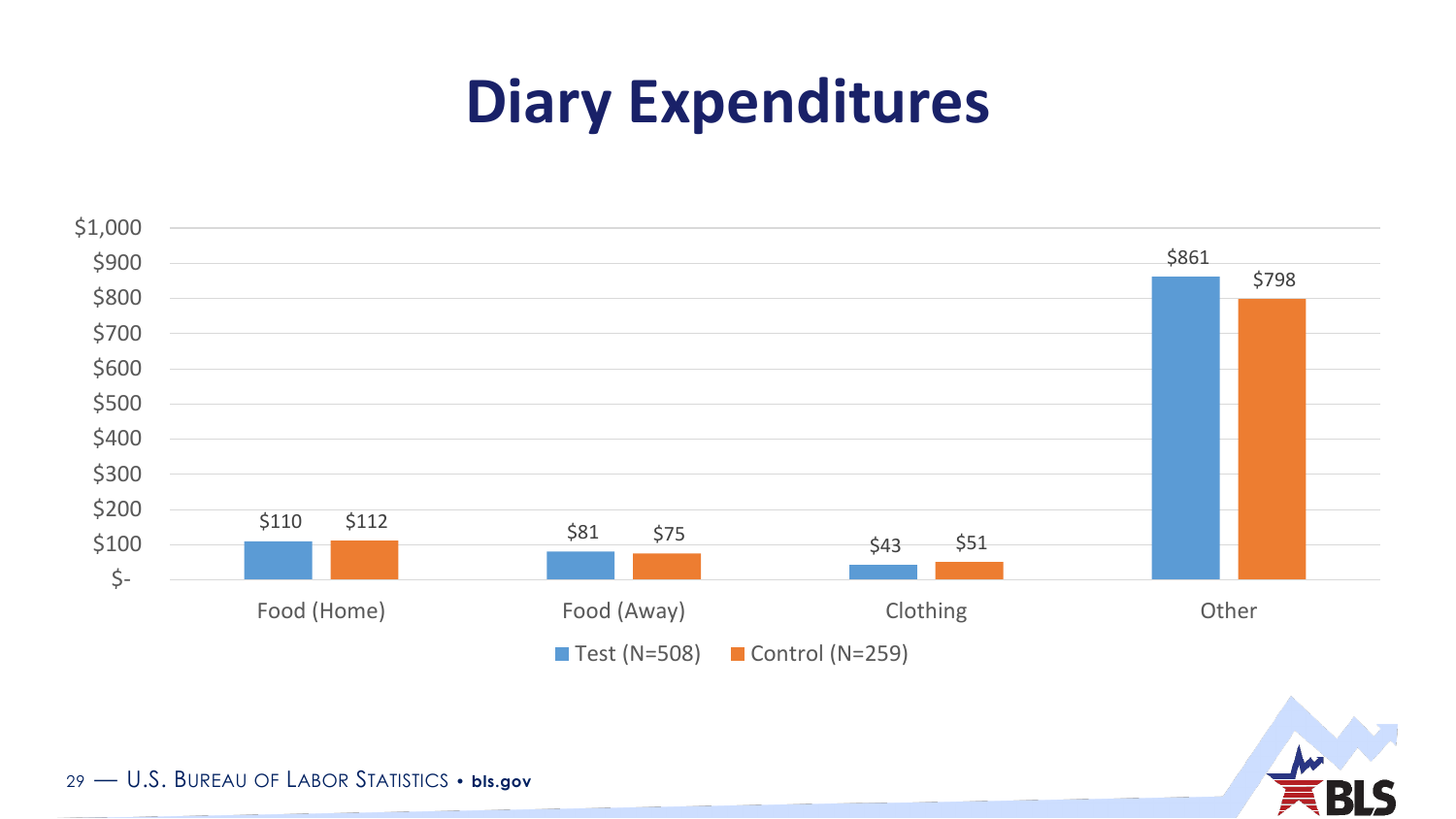## **The Good, the Bad, the Unknown…**

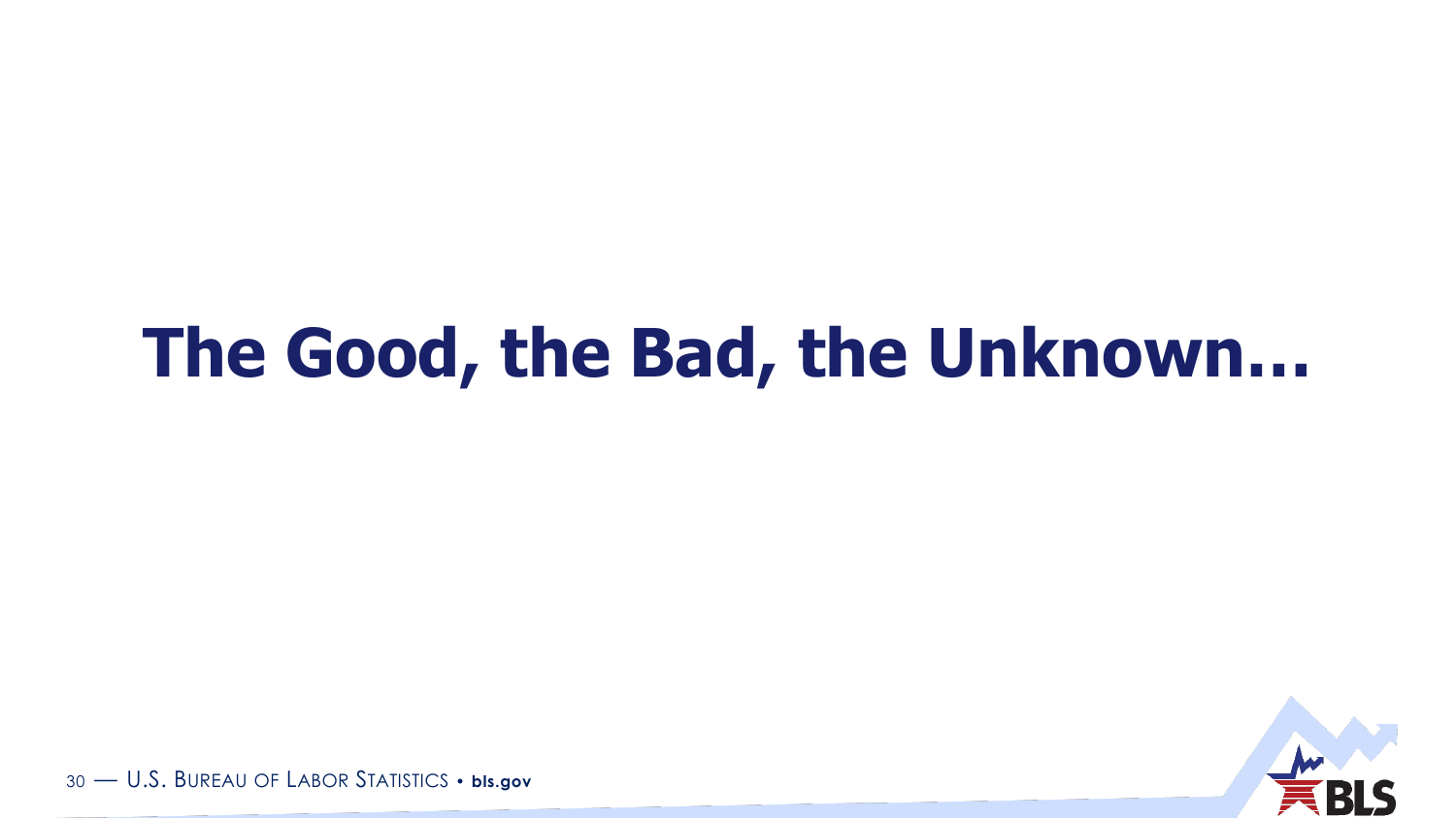## **The Good**



No decrease in expenditures **Higher number of diary entries Less item non-response (income and** expenditures)

■ More accurate reports (less rounding)

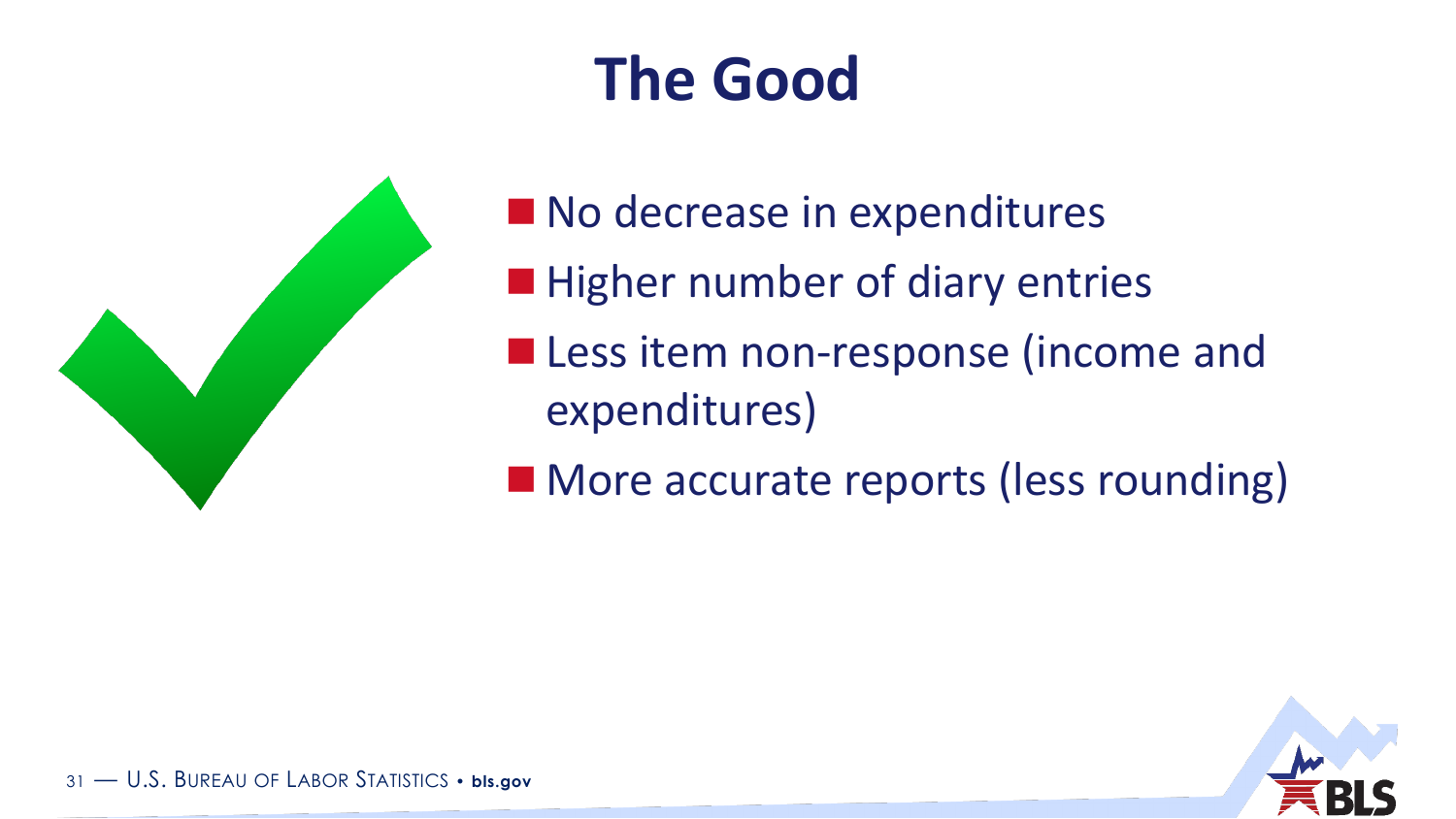## **The Bad (or "not so good")**



 $\blacksquare$  Final response rates low – only 50% complete all 3 parts of the interview **Interview length is long, particularly for** the 2nd visit

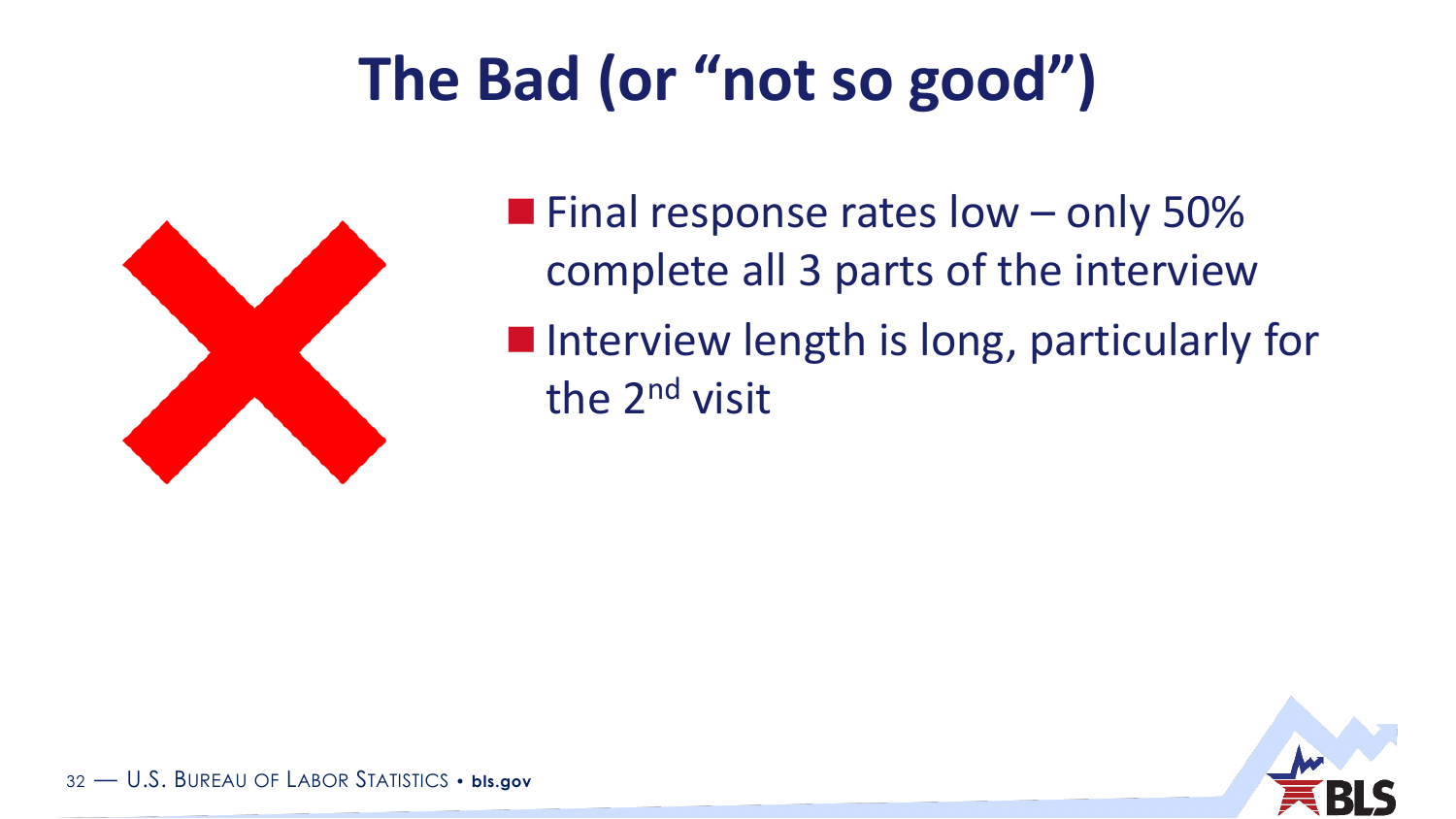# **The Unknown**



- Would we see statistical differences with a larger sample size? (Expenditures, Income)
- **Nould HHs participate in Wave 2?**
- Would finalized question content, tweaked protocols, and a new diary instrument improve results?
- Did the Incentives bias the sample towards renters?

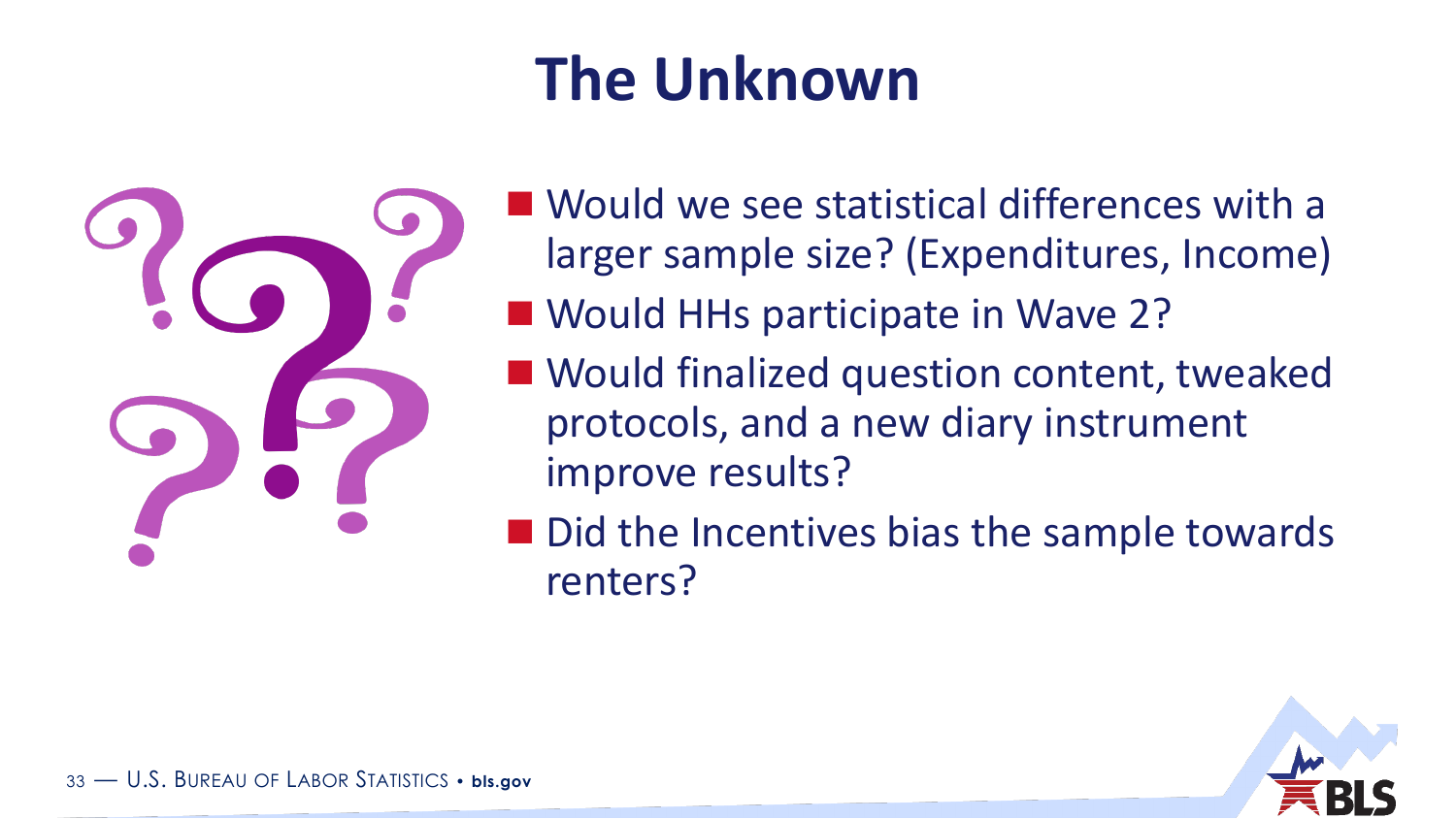### **Next Steps**

- **Large Scale Feasibility Test** (tentatively 2019)
	- Larger sample sizes (2,000 completes)
	- **Two waves tested**
	- Finalized instruments and questions
	- **Increased incentives**